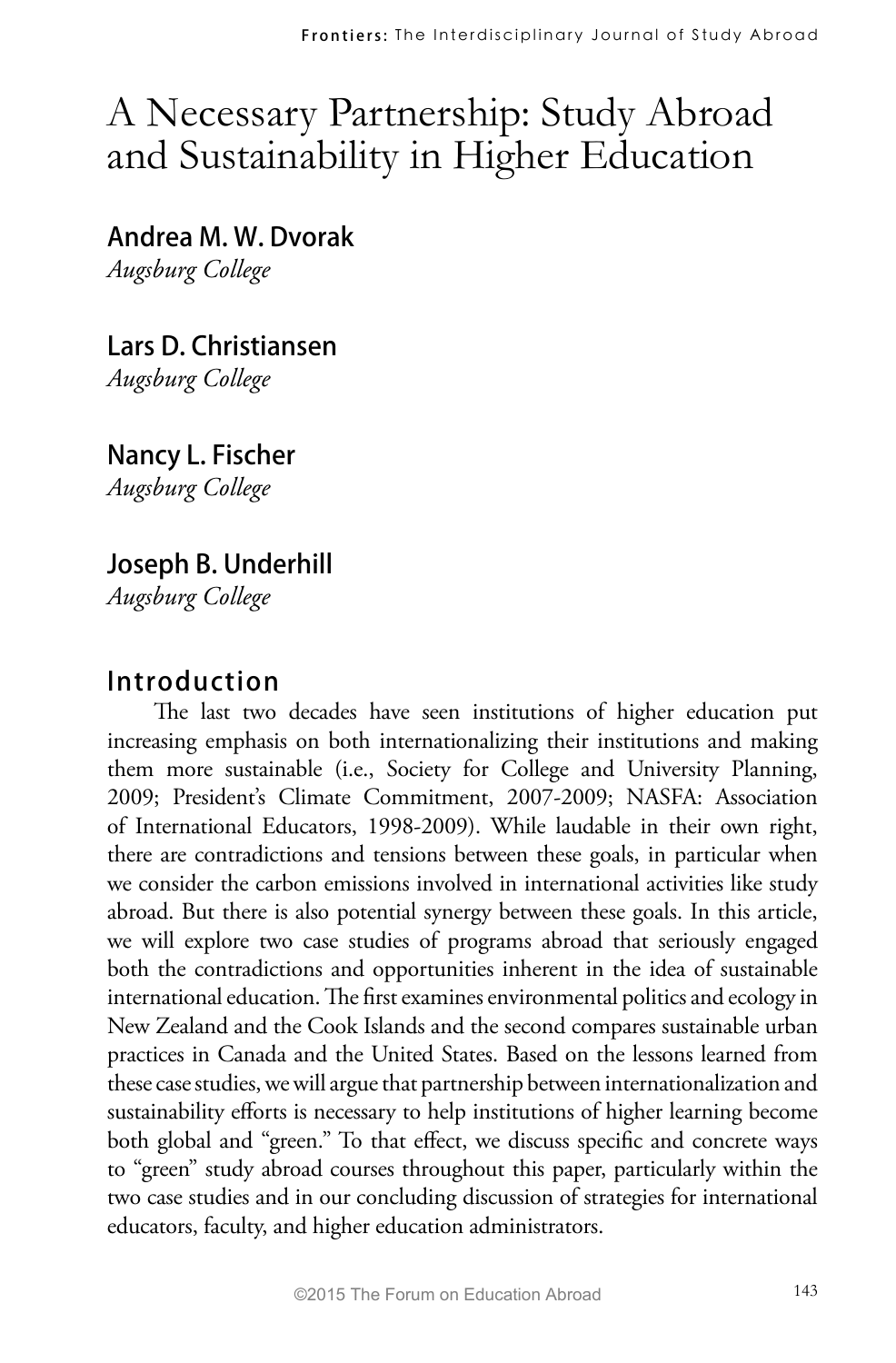# **Two Trends in Higher Education: Going Global and Going Green**

With the steady increase in global interconnections, colleges and universities have worked to internationalize their campuses in order to prepare their students to succeed in a world in which the meaning of international boundaries is changing. Infusing the college with international themes or ideas has primarily taken shape in two ways: bringing the world to the classroom (integrating international topics, perspectives, and content into existing curriculum) and bringing the classroom to the world (through study abroad). It is this second aspect of internationalization that we focus on here. Along with the recognition of our growing global interconnectedness, there is an increasing awareness of and concern about higher education's collective impact on the world's ecosystems (i.e., Creighton, 1998; Keniry, 1995). A number of prominent climate change scientists are saying that we need to reduce the level of CO<sub>2</sub> in the atmosphere down to 350 parts per million (ppm) to avoid catastrophic and irreversible climate change, but we are already approaching the historically unprecedented level of 400 ppm (Hanson, et al., 2008). The steady increase in resource consumption and the growing alarm about the impact of climate change are leading many sectors of society to explore more sustainable economic and social arrangements. Initiatives by the Association of University Leaders for a Sustainable Future such as the 1990 Talloires Declaration and the American College & University Presidents' "Climate Commitment" (ACUPCC) (Association of University Leaders for a Sustainable Future, 2008; Presidents' Climate Commitment, 2007-2009) are signs of higher education's interest in engaging meaningfully in environmental issues at the institutional level. Higher education is both part of a global economy that is powered by fossil fuels – what Lewis Mumford called "carboniferous capitalism" (Mumford, 1934) – and is charged with teaching and innovating. As such, colleges and universities have the power – and, we assert, the responsibility – to take a leading role in addressing the problem of climate change. As stated by the ACUPCC, "(n)o other institution in society has the influence, the critical mass and the diversity of skills needed to be successful" in this crucial endeavor (The President's Climate Commitment 2007-2009).

Advocates of these two movements have not seen potential partners in the other cause, partly because each seems to contradict the other. Sustainability advocates on campuses point out that internationalization efforts entail overseas travel which inflate the institution's carbon footprint (Wackernagel and Rees 1996). Outside of providing academic content to study abroad students who major in Environmental Studies, internationalization advocates have seen little connection between their work and sustainability. However, we will argue that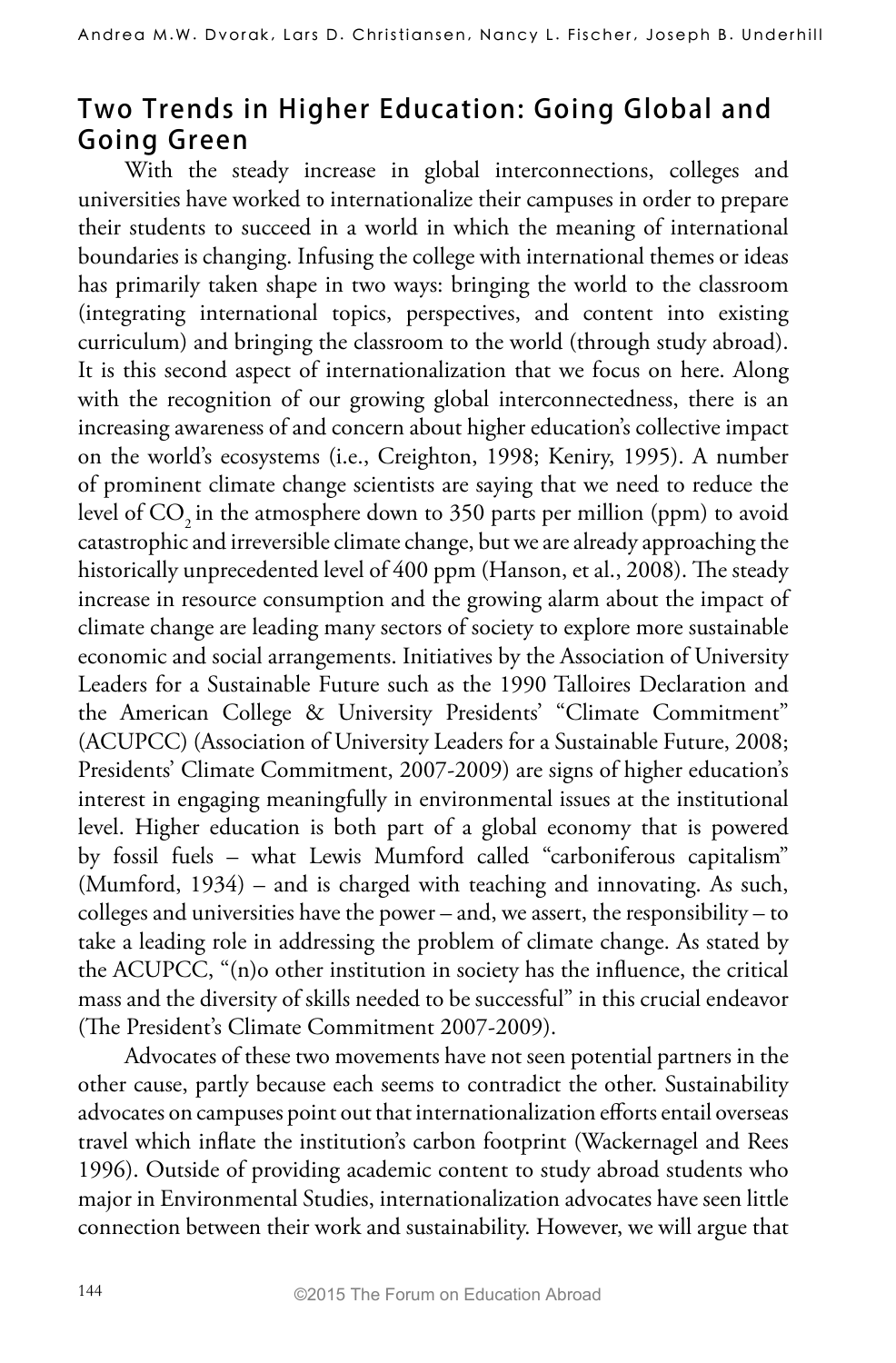the connections and areas of synergy between these two trends illustrate that green study abroad is a logical extension of sustainability efforts in higher education. Making study abroad more green allows both movements to become more relevant and to maintain the integrity of their ideals. Green study abroad is a way to reconcile institutional commitments to both sustainability and internationalization of the curriculum; but such reconciliation will take careful planning and possibly institutional policy reform.

## **Justifying Study Abroad**

The negative effects of climate change raise some difficult moral issues around resource and fossil-fuel consumption, and about the relative worth of different human activities (see Singer, 2004). We do not like to give up things we have become used to—like the ability to travel around the world at relatively low cost—but it appears that we are going to have to start making some of those tough choices. We have become accustomed to burning fossil fuel without thinking about the hidden costs or "externalities" of that activity.

International programs offices encourage students to build understanding and respect the cultures of the world's many people – this is their primary purpose. But study abroad almost always involves air travel, arguably the most fuel-intensive way to move around. For example, a round-trip from New York to London, about 7,000 miles, produces something on the order of 3 tons of  $\text{CO}_\text{2}$  per passenger (Terrapass.com 2010). So far, most international offices have failed to grapple with this conundrum: Carbon use for study abroad has a negative impact on the stability of the earth's climate and, by extension, on the very cultures and peoples it seeks to illuminate. The climate change conundrum is even more difficult for colleges and universities that encourage students to consider the larger impact of certain political, economic, and social choices and structures, but have not turned the same critical eye upon the impact of study abroad. If the aim is for students to gain cultural awareness and understand global social inequities, then institutions must accept some responsibility for contributing to climate change and how it negatively impacts the regions where students and faculty visit.

This issue leads to a more careful examination of the relative costs and benefits of study abroad as educational experience. We can no longer use air travel without taking into account the carbon emissions of that form of travel, and if colleges want to keep providing students with study abroad opportunities, a clear rationale must be articulated for this kind of education. This will be the case as international travel becomes prohibitively expensive (with rising fuel costs), and as the impacts of climate change increase and become more apparent. Many scholars are already beginning to rethink larger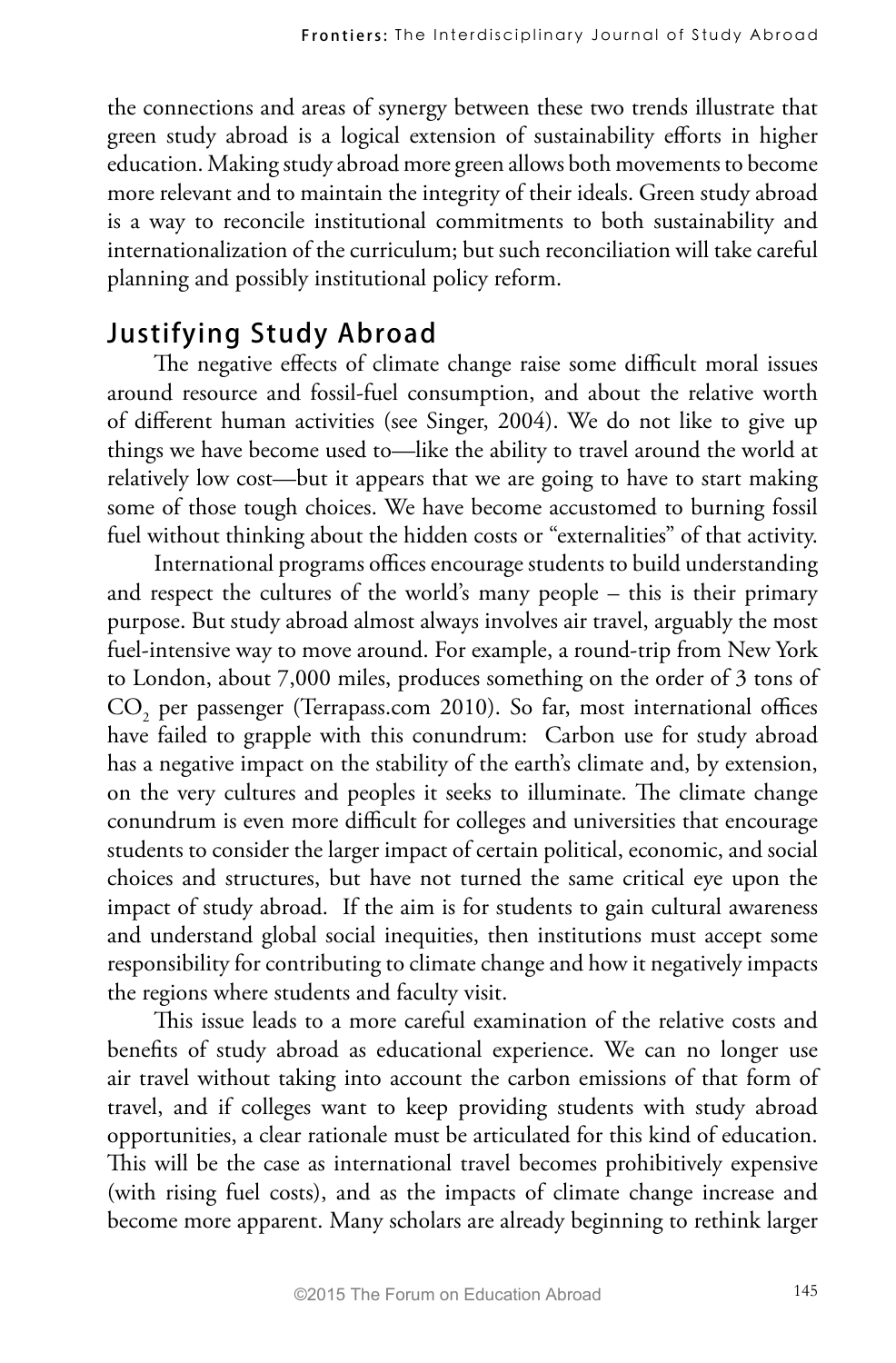socio-economic structures in fundamental ways, and study abroad is right in the thick of this—both in terms of its reliance on fossil fuels to provide the required transportation, and in its ability to educate students about alternatives by exposing them to the wide variety of societies, cultures, and economic systems around the world. So where does study abroad fit into the equation?

Finding an answer will involve some difficult discussions about the value of different study abroad programs. We see three possible views on the issue: One is that study abroad is, *ipso facto*, such a valuable activity that any study abroad is warranted. If we view the impact of climate change as relatively minor compared to the value of study abroad, then we continue with business as usual. This is the current default position of international education since the field has made few (if any) changes to curb its environmental impact. A second perspective is to reflect upon which study abroad programs can be justified, in spite of their potential climate impact. . This would depend on two considerations: the over-all carbon footprint of the program, and the ability of the course content to provide skills and inspire change in students. Such a strategy would involve the difficult task of quantifying and comparing not only academic content, but the value of cultural immersion experiences and of experiencing a location where humans live less carbon-intense lifestyles or where the impact of climate change is so dramatic as to inspire lifestyle changes. Thus, one possible way to prioritize the use of fossil fuels is to ensure that any carbon used now must be used to transition to an economy and society which uses as little fossil fuels as possible. By this logic, only study abroad programs that facilitate this transition would be justified, with students coming out of these experiences with greater awareness, motivation, and skills for helping to bring about change. It would be controversial and thus not easy to compare study abroad programs in this way.

A third perspective is that study abroad is just too consumptive, and it will need to be phased out altogether. In this view, study abroad is a luxury whose benefits do not outweigh the severe costs associated with climate change. Alternatives to study abroad might involve teaching certain content on campus and tapping into local immigrant populations, creating "study away" experiences that provide cultural immersion opportunities. There are some who presently hold this view, and if the predictions of the climate scientists are correct, this may well be where we are heading regardless of what choices we would like to have.

For the time being, we find the second argument most persuasive, since we believe the learning that occurs in study abroad is sufficiently valuable to warrant some burning of fossil fuels. But we do not find it simple or clear cut to weigh the learning experiences (both about climate issues and other valuable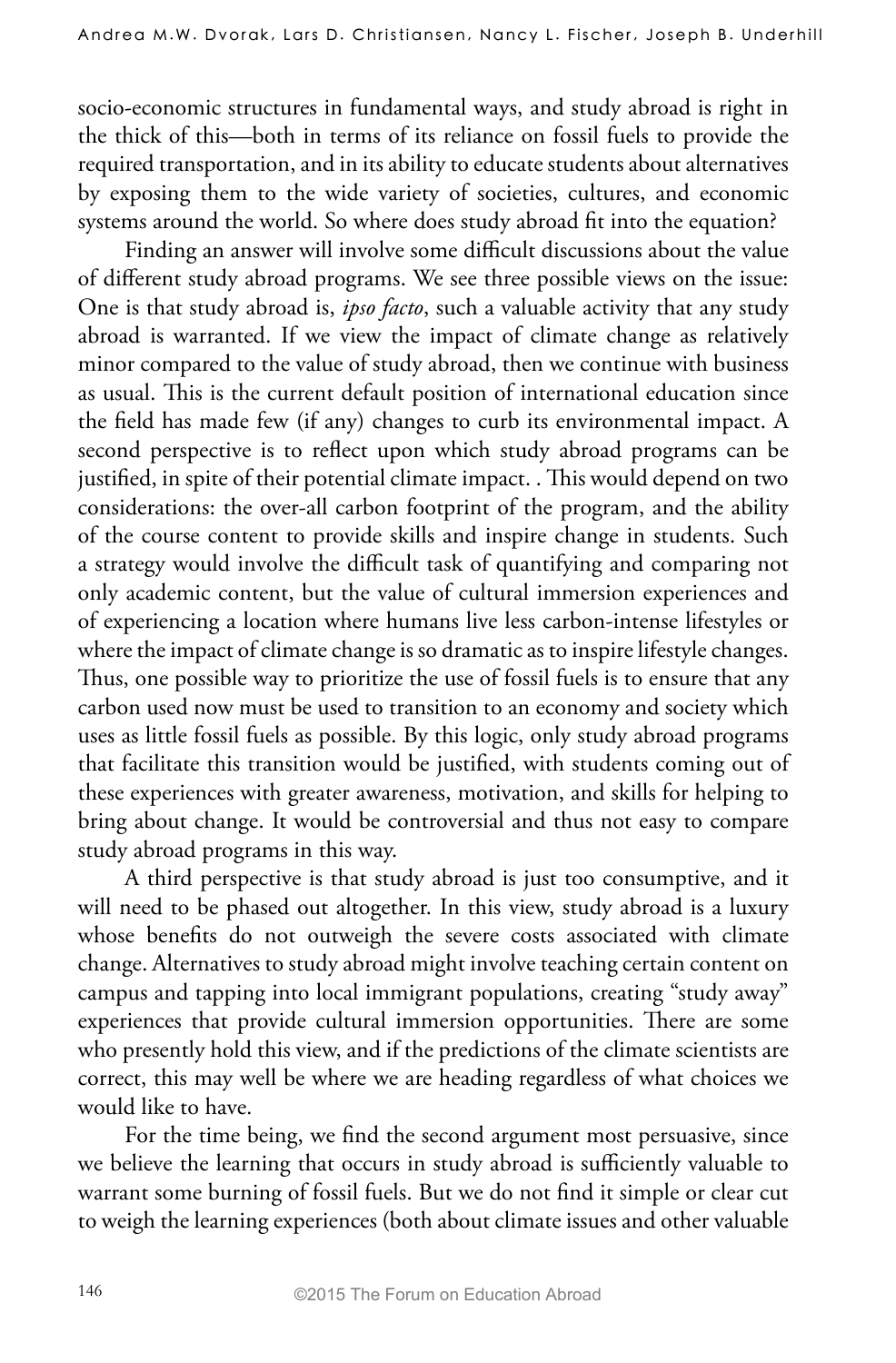things students learn) against the implications of programs' carbon footprints. We look to study abroad professionals, and the field of international education as a whole, to consider these issues and help colleges and faculty develop models and strategies for effectively assessing and addressing the overall carbon cost of study abroad.

## **The Potential Value of Partnership**

Sustainability advocates on college campuses can bring the study abroad office on board and engage them in meaningful conversations about the effect of the carbon footprint of study abroad on the cultures and places they seek to explore and understand. At the same time, sustainability advocates on campus can benefit from the extraordinary educational value of study abroad. Firsthand exposure to issues such as poverty, human rights abuses, or environmental damage has a powerful impact on students. How better to understand the dangers of sea level rise than to study and experience directly the low lying areas of the world, such as in Venice, Shanghai, or the Netherlands? Given an opportunity to have students observe the direct effects of climate change, students will return to campus more likely to lead campus and community sustainability projects. Experiencing well-established public transit systems can be all a student needs to start a carpool, bike, or mass transit project on their campus, and in their home towns and cities. Devotion to make such change can occur as part of the "collateral learning" of the course even if it is on, say, The Art of the Dutch Renaissance rather than expressly concerning environmental subject matter. According to John Dewey, such collateral learning may in fact be the most important component of the course because it contributes to students' engagement as learners in a more general and longterm sense:

Perhaps the greatest of all pedagogical fallacies is the notion that a person learns only the particular thing he is studying at the time. Collateral learning in the way of formation of enduring attitudes . . . may be and often is much more important than the spelling lesson or lesson in geography or history that is learned. For these attitudes are fundamentally what count in the future (Dewey, 1938: 48).

Conversely, international programs offices can benefit from sustainability projects on campus. By partnering with sustainability efforts on campus, international offices can highlight their global expertise on subjects like climate change and raise the prospects of both sustainability and internationalization efforts on campus in terms of focus and funding opportunities. In addition,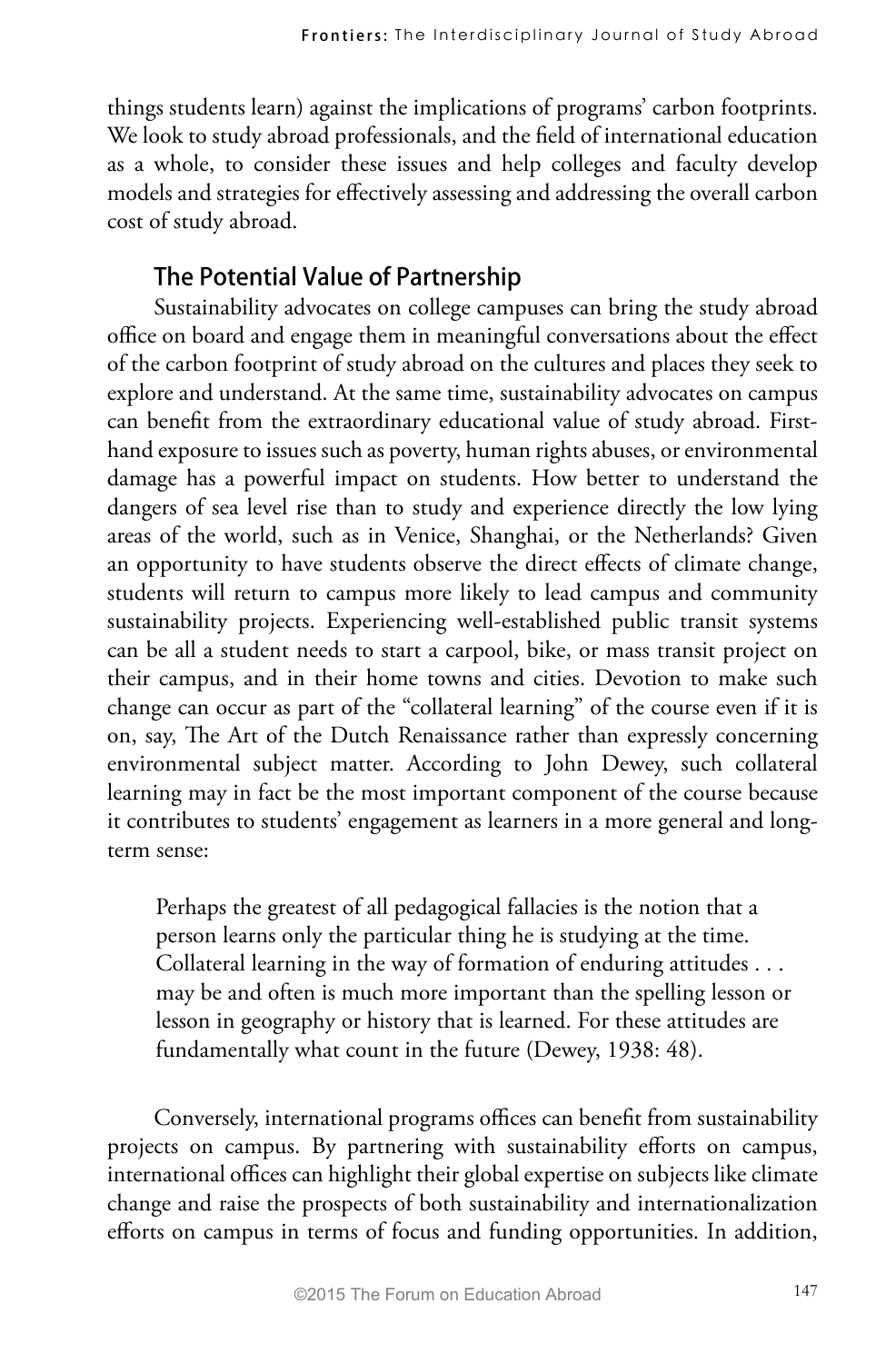students on campus who gain inspiration from high quality sustainable study abroad programs in which they've participated will be excellent recruiters for future study abroad opportunities.

Can thoughtfully-designed study abroad programs deliver on these goals, and, in so doing, justify their large carbon footprint? We turn now to two faculty-led short-term study abroad programs that attempted to address this question. The first was an environmental politics and ecology course studying the biological and political systems in New Zealand and the Cook Islands, and the second an urban sociology course comparing sustainable urban practices in Canada and the United States. In both instances, the challenges and benefits of green study abroad were readily apparent.

## **Case Study 1: Lessons from the Antipodes**

This study abroad experience entailed two courses offered in New Zealand/*Aotearoa* (the Maori name for the islands) and the Cook Islands in May and June 2009. Two professors—one from Biology and the other from Political Science—accompanied twenty five Biology, Political Science, and Environmental Studies majors on the month-long program. Students took either an Ecology course or one in Environmental Politics, with the majority of the learning experiences taking place outside traditional classroom settings. The group met with members of Parliament and the Maori community, as well as local farmers, marine biologists, and representatives of the Foreign Ministry, among others. Based on student evaluations and informal feedback during the program, the students found these meetings to be particularly rewarding and educational. Professor Underhill (primary author of this section) and Professor Brian Corner's experiences with this program point to a range of challenges and opportunities in using study abroad as a vehicle for learning about sustainability. Although this particular trip was for biology and environmental studies students, the lessons and opportunities experienced there have relevance to a wide range of study abroad experiences, in both developed and developing countries.

## **Calculating the carbon footprint**

Perhaps the greatest challenge for this particular study abroad experience was that it required flying quite literally to the other side of the globe. New Zealand is not quite the farthest point on the earth from our college campus, but it is pretty close. This meant that we had to account for a significant carbon footprint, and this is true for the majority of study abroad programs, which involve transoceanic flights. Given the time constraints for these trips (particularly when they are short-term), there is unfortunately no practical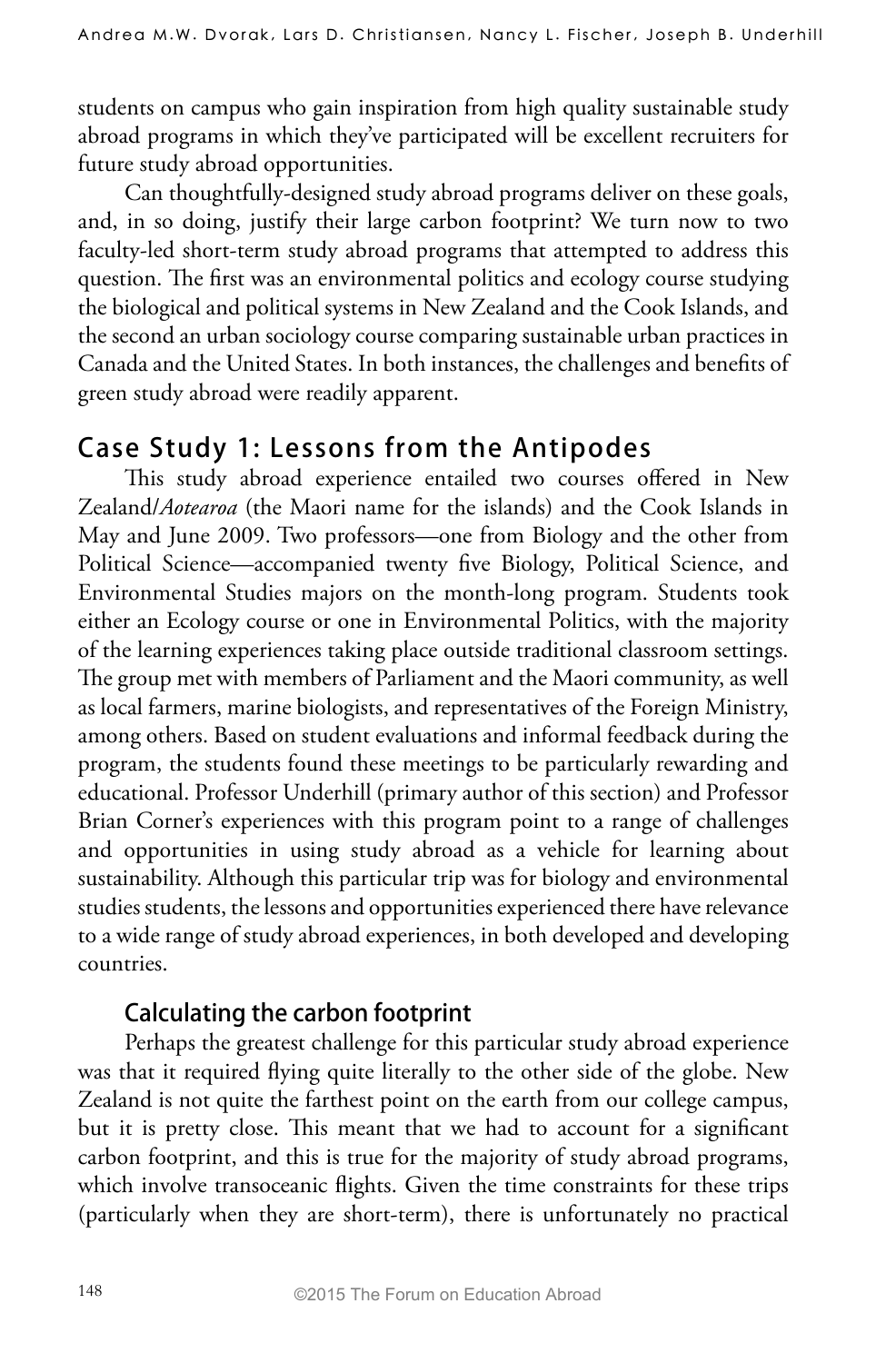alternative to air travel for bringing students to these far-flung destinations. Although we might enjoy and prefer a "slow boat to China," with its significantly lower carbon footprint, this is not an option (except for the cruise ship-based programs). In taking the position we do in this article, the point here is not that we give up study abroad because of its high carbon footprint, but rather how we minimize that impact and become accountable for the environmental impact of travel, using it in ways that highlights the importance of shifting our practices away from the current fossil-fuel based system.

For our trip to New Zealand, there were a range of activities and assignments that we carried out in response to this carbon footprint—activities that could be used for virtually any class that requires long-distance air travel. The first was an assignment for students to calculate and track their carbon footprint for the trip. There are two ways to do this: the simpler one is to look just at the resources used and impact caused by the program, while a more complex way is to compare the impact of the program with the impact of group if they had not studied abroad (i.e. their environmental impact in the normal course of their lives). The latter offers greater educational promise, in that it forces students to think about their ongoing environmental impact (and the economic and social structures that shape habits), and facilitates making comparisons between their own community and those they visit.

If using this second, more comparative approach, the first step is to calculate the footprint of a particular student if they did not study abroad (using one of the calculators easily found on websites such as terrapass.org or carbonfootprint.com). Next, calculate the footprint for the program. The air travel constituted the lion's share of our carbon footprint and was the focus of our discussions. For the flight to New Zealand with 29 people we flew 16,000 miles in a Boeing 747-400. The figures per person are as follows: Minneapolis – Los Angeles (round trip) = 2,335 lb. /person; Los Angeles – Auckland (round trip) = 11,000 lb. /person. The sobering result of this calculation then is that for each person on the trip, we emitted the equivalent to 13,335 pounds of CO2 . By comparison, an average Kenyan produces just 660 pounds *for an entire year* (one twentieth of what we each produced just on our flight).

The footprint for the rest of trip can likewise be calculated for housing and transportation in country and with ongoing monitoring the students can work on exploring ways to minimize their impact while on the road. This still requires a focus and structure to keep students tracking their fuel consumption while also engaged in the visits, class meetings, and daily logistics of life on the road. Working these assignments directly into the syllabus and daily assignments is important for meaningful discussion of these costs. But one aspect of "paying for" the carbon we emit is to set aside time for keeping track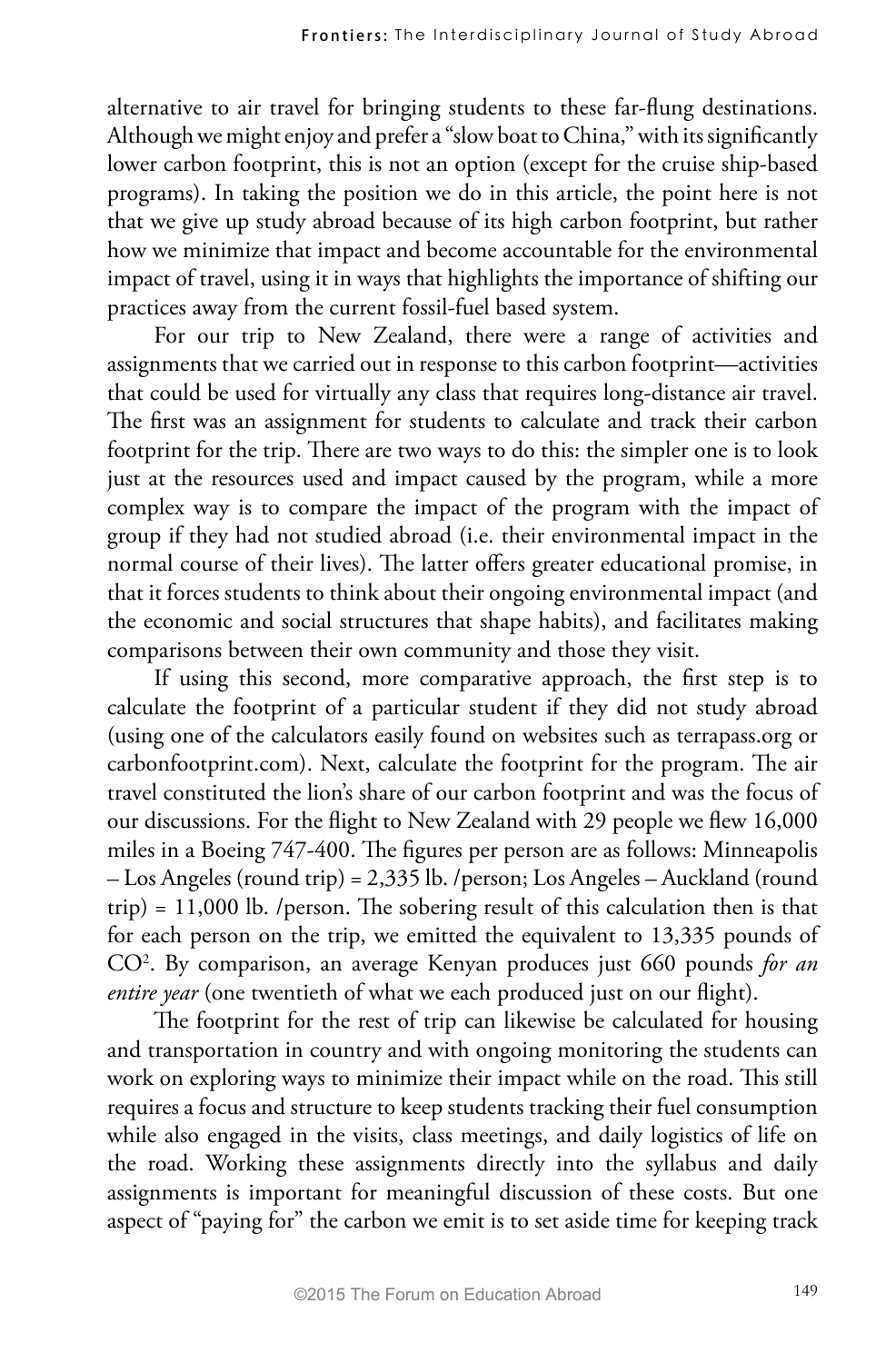of this carbon footprint in the first place. Given that we were travelling with eight people to a van and staying in simple dormitory housing, the students were all actually producing less carbon per person than they would have if living a typical American lifestyle back home—a useful lesson in and of itself. The contrast between transportation during the program and in their normal lives provides a great opportunity for exploring lifestyle choices and their carbon footprints. This is the case for almost any country Americans can visit, as we have one of the highest per capita carbon footprints (about 21 tons per person per year). France, for instance, has per capita emissions of less than 6.5 tons, and in Brazil it is about 2 tons per person. We had ongoing discussions with the students about these contrasts, and the students expressed interest in figuring out ways to compensate for or minimize this overall impact. Our study abroad office, in consultation with the instructors, had already figured in the cost of carbon offsets for the program (a minimal \$75 per student), and as a follow-up to the course the students decided as a group on how to spend those funds on two different carbon offset programs in New Zealand. We would consider this kind of carbon footprint monitoring, discussion, and offsets as a vital part of any study abroad experience that makes a claim to be green.

#### **Experiencing Climate Change in Aotearoa**

Given the heavy "carbon debt" we were accruing on the program, we felt a great need to make the experience as educationally valuable as possible. The main environmental issues in New Zealand include threats to biodiversity, invasive species, farming practices, and over-fishing (Wallace, 2009).<sup>2</sup> Perhaps the greatest educational value of visiting *Aotearoa*, however, is the amazing diversity of unique flora and fauna of the island, which can give students a clear sense of the marvels of the natural world, and of what we stand to lose if the climate continues to change. As many have argued, we need to know what we stand to lose if we want to protect it (Sobel, 1996; Gruenewald, 2008). In trying to inspire a new generation of students to take the challenge of climate change seriously, one of the most important things we can do is show them the beauty, splendor, and value of the natural world that is now gravely threatened by the collective impact of human resource consumption.

Although New Zealand has seen some effects now, and stands to lose a great deal from climate change in the future, many other countries stand to lose much more and are already experiencing some of these effects—from receding glaciers in the Alps to increasing flooding in Venice and the Netherlands, and coral die-off in the Great Barrier Reef. The global and pervasive nature of climate change means that virtually any study abroad program can gain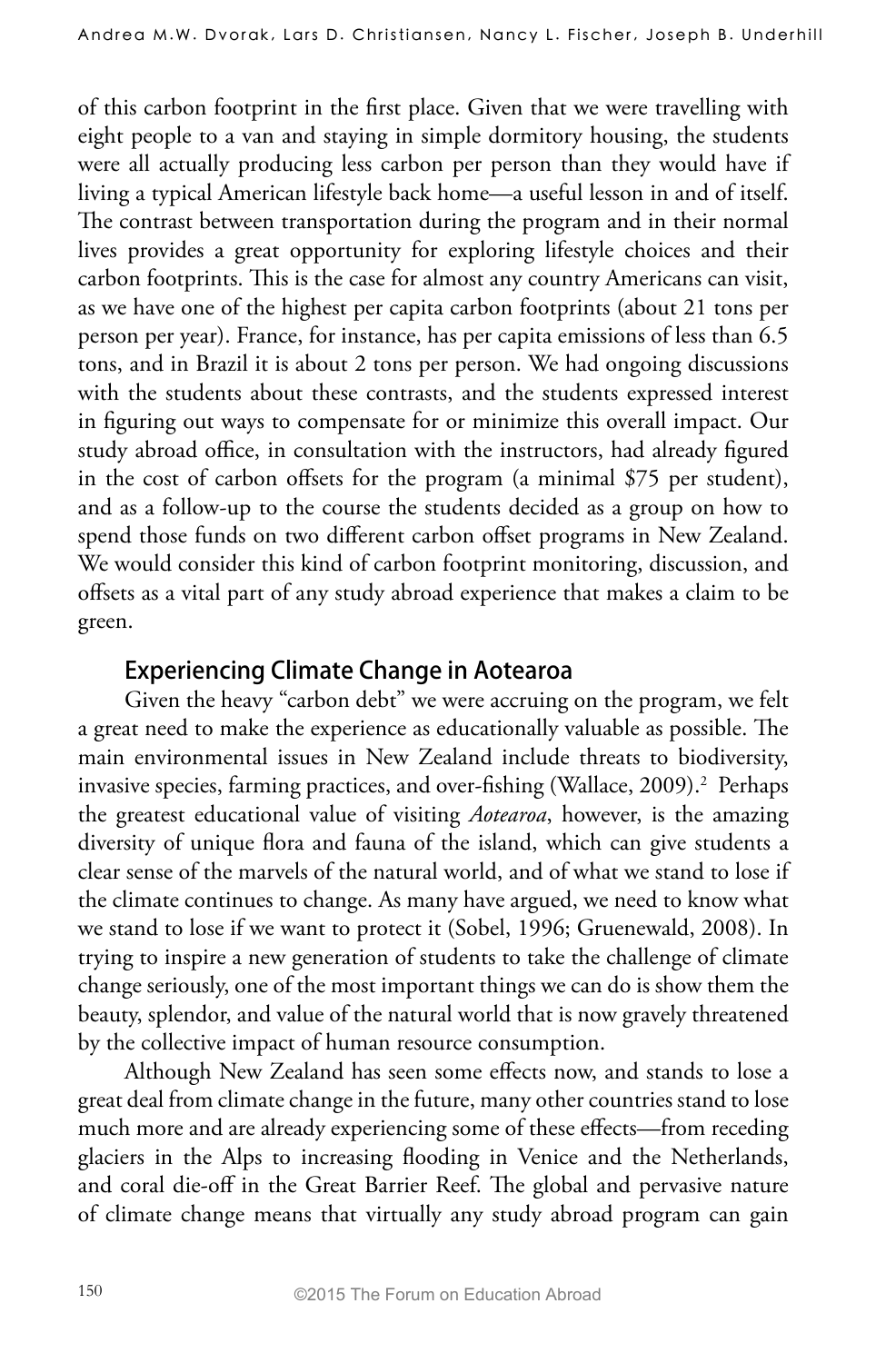something about the impact of this looming global crisis.

The elements of our course that had the most apparent impact on students were the visits we had with people who were most deeply engaged in environmental work (including Cath Wallace, Richard de Hamel, and Jerry McSweeney) and those whose whole lifestyle and culture reflected dramatically different sets of relationships to the natural world. Simply experiencing the dedication and passion of these individuals provided students with valuable models for civic engagement in their own lives. Although this kind of exposure is by no means limited to New Zealand, there is a very strong commitment to environmentalism there (it being, along with Tasmania, the birthplace of the Green Party).

Another way to green study abroad experiences is by visiting some of the "brownest" places such as Australia, China and parts of Eastern Europe and the former Soviet Republics. In this course, students gained great insights from visiting a large open-pit coal mining operation on the West Coast of the South Island. It highlighted both the New Zealand commitment to habitat and biodiversity protection, and the real challenges associated with the fossil-fuel economy. The huge challenges accompanying large-scale mining and other similar enterprises provided students with valuable insights into the workings of the "carboniferous capitalism."

It was also illuminating to observe the dramatically different agricultural systems in New Zealand, in which the huge population of sheep and cattle are raised almost entirely in open pastures and grasslands, instead of in the Concentrated Animal Feeding Operations (CAFOs) prevalent in the US (Pollan, 2006). Instead of growing millions of acres of corn as feed for their livestock, the Kiwi farmers provide sufficient pasture land for their herds, and prevent over-grazing through careful land management practices. This points to the value of selecting destinations for study abroad where students can gain exposure to more environmentally friendly and sustainable economic and social systems. Destinations as diverse as Denmark, Brazil, and Japan all offer chances for students to get exposure to economic systems that are less resourceintensive.

#### **A Maori Understanding of Sustainable Development**

One of the great values of study abroad is the potential for cultural encounters that open students up to new ways of viewing the world. One way that cultures differ is in their relationship to the natural world, and one goal of green study abroad should be to include conversations with communities that have developed more harmonious forms of coexistence with the natural world (Bowers, 1997). In the category of cultural encounters, two of our visits were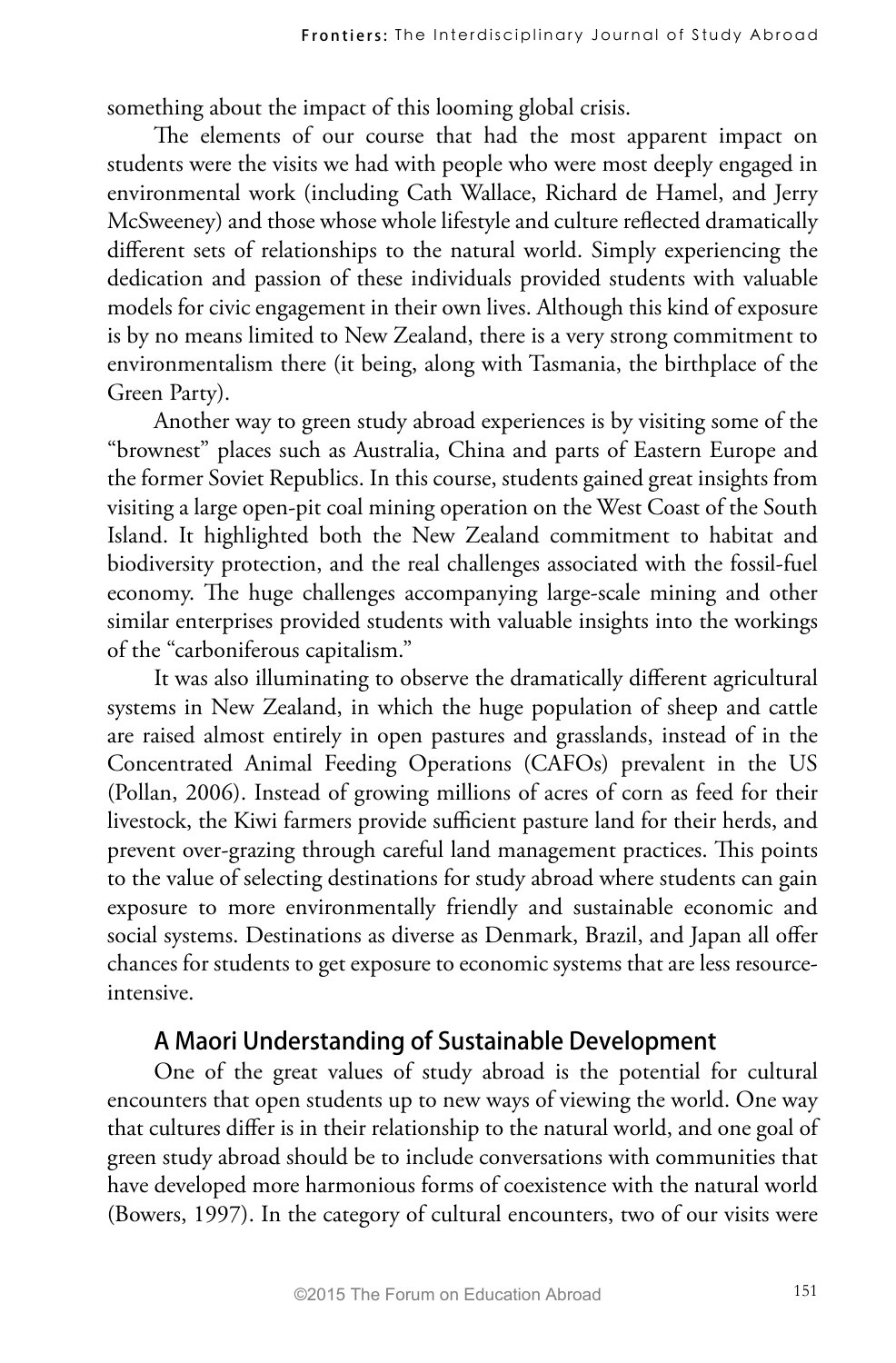of particular note: our meeting with members of the Maori community in Rotorua and their work on a new green housing projects (an Eco-*papakainga*), and our meeting with an elder and educator on the Cook Islands who showed the students how to prepare and cook a meal that was made completely with local and native materials and ingredients. Both visits forced students to rethink the basic values and consumption patterns of their lives.

The meeting with the Maori community organizers, Tess Kora and Waereti Tait, provided an example of a project that was based very solidly in the culture and social structure of the local *Marae* (Maori tribal community), that embraced notions of sustainability and environmental justice. The project involved building a communal housing complex to provide homes for community members who had previously been living in "chronically substandard" and sometimes illegal self-built shelters. A number of the houses had no running water, electricity, or sewer connection. The eco-project was based, first and foremost, in the extended family structure (the *whanua*) and cultural traditions that are passed along inter-generationally. The project also drew on Maori conceptions of the intimate and fundamental connection between the people and the land. Their conception of *Manaakihia a Papatuanuku* holds that healing the land and healing a people are one and the same. The project thoroughly integrated social issues, environmental sustainability, health, and culture in an impressively holistic manner. This visit provided students with an entirely different way of conceiving of humanity's relationship with the natural world, and an example of a "development" project that was truly based in the local community rather than imposed from outside. Other study abroad programs that have the opportunity to visit with and learn from local and indigenous communities would do well to provide these opportunities to their students, while remaining aware and sensitive to the needs and sensibilities of these communities.

#### **Eating Locally on an Island in the middle of the Pacific Ocean**

During the course, we spent a few days on the Cook Islands, examining the impact of climate change, coral reef ecology, and sustainable practices on an island (Rarotonga) that is a mere five miles across. The island nation was an excellent place for students to gain a greater appreciation for the threat of rising sea levels, and the impact of climate change on the coral reefs. A highlight of our stay there was a traditional Pacific-islander meal prepared by local residents. It began with a fire ceremony, in which an elder involved the students in gathering the necessary materials (mostly various parts of the coconut tree) and then starting the fire literally by rubbing two sticks together. Students learned of the traditions and history associated with the fire-making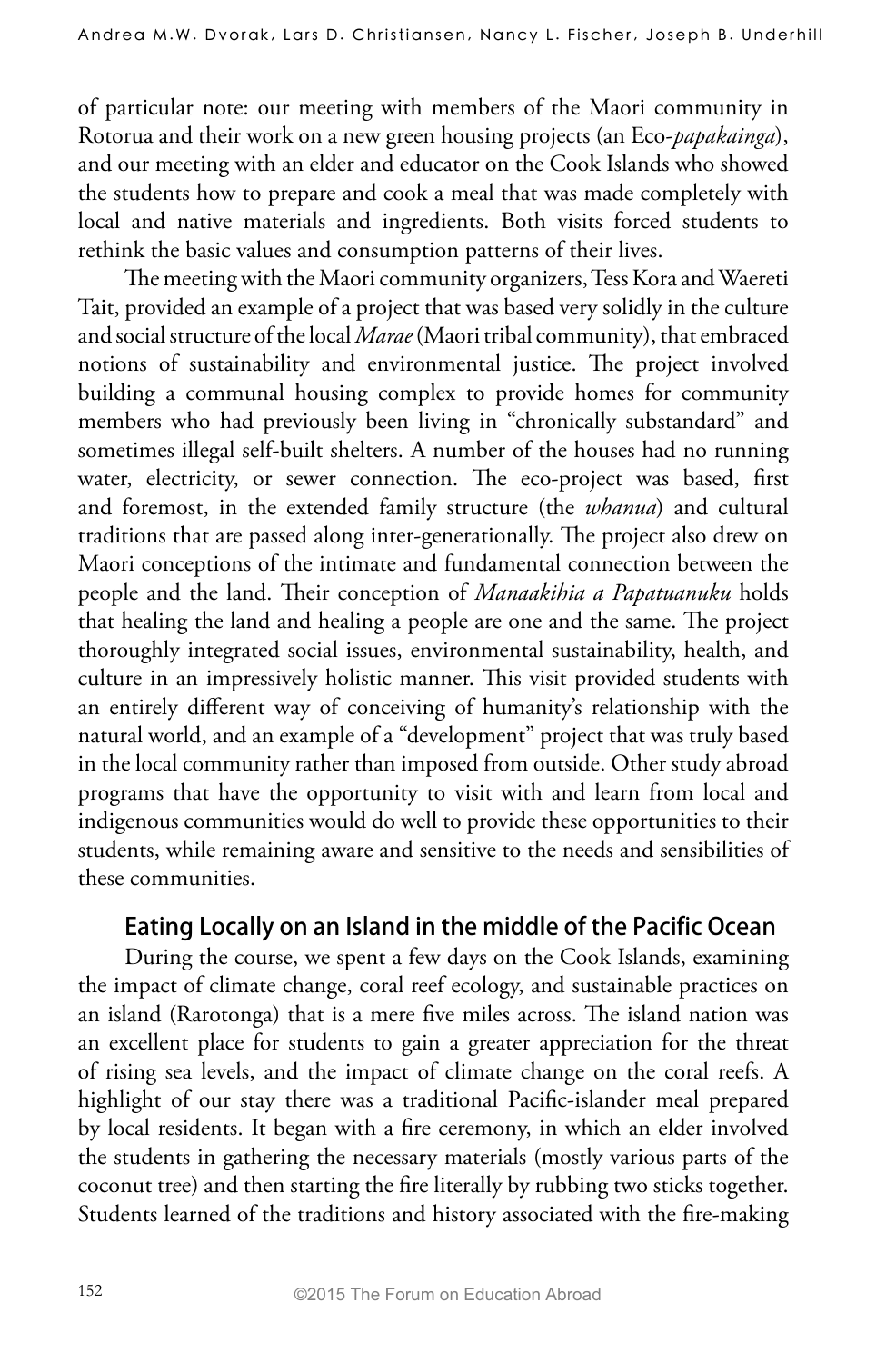and social networks on the islands. The fire was then used to cook the various dishes—chicken, taro, squid, potatoes and kumara—all baked and eaten in "dishes" made from banana leaves. The meal itself was the most "local" and low impact meal any of us had eaten. Virtually all the ingredients for the meal were gathered within a few hundred yards of the beach. Taro root and leaves from the garden across the road, chickens raised nearby, a squid caught in the reef 50 feet from where we sat, and some tuna caught a little further off shore. The meal demonstrated how to eat with virtually no carbon footprint and as part of a local community. Students got the concept of how to live very, very simply. This points to the value of providing students with alternatives to the highly consumptive and carbon-intensive lifestyle to which they are so accustomed. Finding other such encounters around the globe is another way to work toward greener study abroad, while also pursuing the goal of globalizing higher education. Catching, killing and gathering food and making one's own dishes may be beyond the scope of most study abroad courses, but there are ample opportunities to eat locally produced food all over the world.

#### **Bringing the lessons home**

These experiences, taken together helped to inspire students to take a number of environmental initiatives upon their return. One student undertook a summer research project on using algae as a source for biofuels; one arranged to meet with the mayor of Minneapolis to discuss urban greening projects; one is pursuing ways to reduce the level of waste in the campus chemistry program; and others have pursued ideas such as implementing a regular carbon offset fee for all our study abroad programs. We cannot be sure that this study abroad experience directly prompted these actions, but it seems plausible to think that it helped inspire the students in some way.

## **Case Study 2: "Sustainable Cities in North America"**

"Sustainable Cities in North America," taught by Professors Christiansen and Fischer, was run in July 2008 and July 2010. In both iterations, we (Christiansen and Fischer, primary authors of this section) brought twelve students to Vancouver, British Columbia for two weeks, and Portland, Oregon for ten days, and then returned to Minneapolis for the final week of the course. The purpose of the course was to learn about the multiple dimensions of urban sustainability and their complex interrelations; to develop students' powers of "urban literacy" (the ability to "read" a city by understanding its planning and design elements); and to enact practices back in the Twin Cities and our home campus based on what we learned in our comparison of the three cities.

Our course was unique in many ways, including those practices that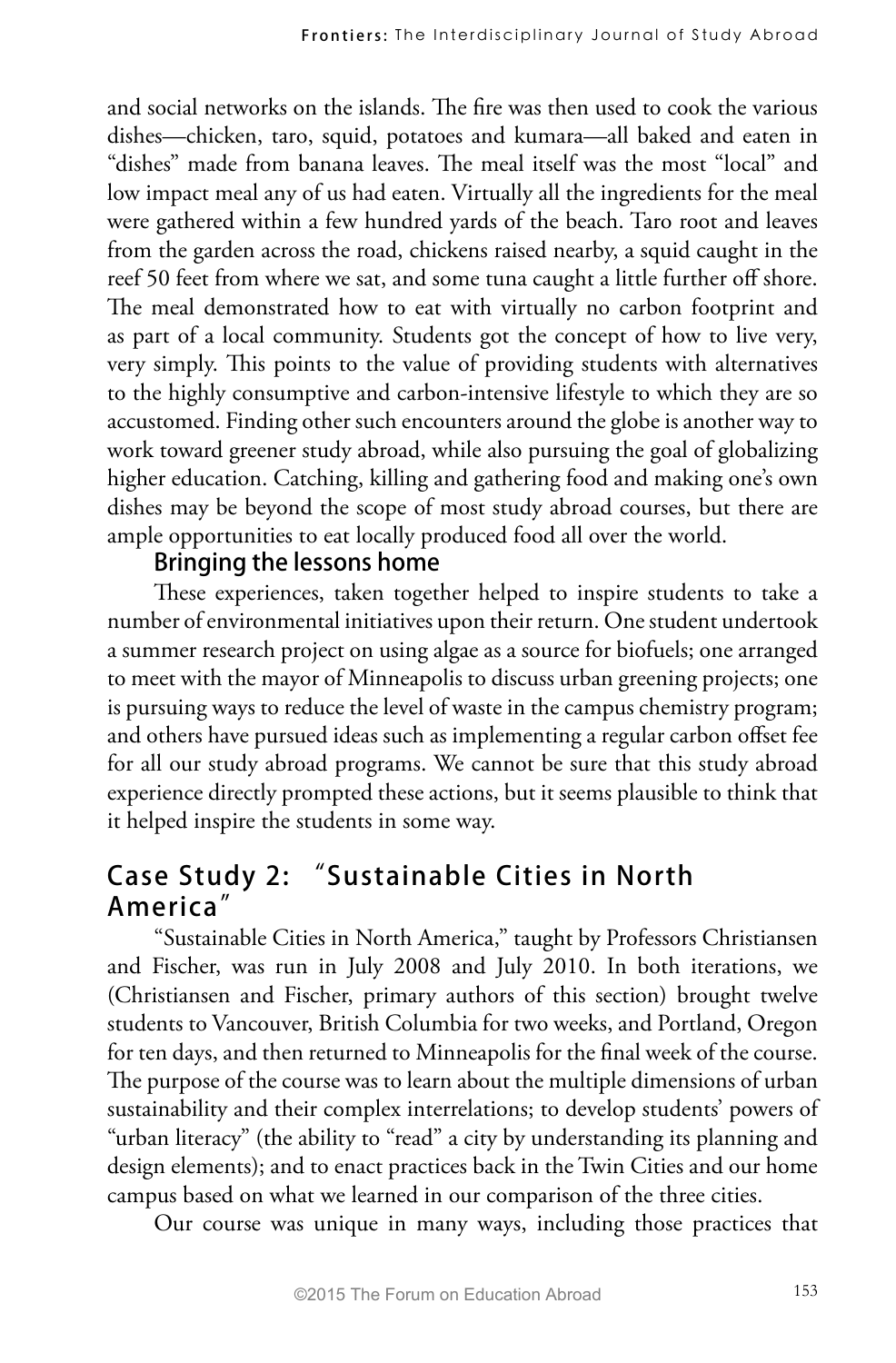helped make the course as green"as possible. These included our method of travel within and between the west coast cities, recycling, consuming only what was necessary, and being selective about our food and accommodation choices. Because we focused explicitly on urban environmental sustainability, the readings, speakers and site visits contributed to its green emphasis. While these latter elements (readings, etc.) are most appropriate for courses where sustainability is the course theme, we believe that the former elements (alternative transportation, etc.) are possible actions for study abroad courses on *any* theme or topic. Because this paper is focused on the challenges of sustainable study abroad, we highlight these elements.

While our desire was to teach this course in a way that was consistent with what we were learning by designing it on the principles of "Leave No Trace" -- a camping principle that our class applied in a serious way to urban contexts -- there were still aspects of the course that contradicted our goal of teaching a green course. For example, we decided that, given our time constraints, to fly to the Pacific Northwest, even though we could have taken Amtrak. For the next iteration of this class, we are reconsidering the Amtrak option as it may be more feasible than we originally imagined. Nevertheless, in a course on urban sustainability such limitations still serves our teaching goals. For our purposes here, insights on such limitations will serve to illuminate the challenges that study abroad courses face in order to develop new strategies for addressing them.

## **Food Choices: Our month of eating locally**

Clearly an essential experience of unfamiliar cultures centers on cuisine. This is an area of the study abroad experience where there is ample opportunity to enact green practices. Inspired by "The Year of Eating Locally" from Bill McKibben's *Deep Economy* (McKibben, 2007), we encouraged our students to eat as locally as possible during the month-long course. This meant eating at local restaurants rather than national or global chains, eating at restaurants with explicit sustainability missions, finding meals at farmers markets, and cooking our own meals using ingredients from farmers markets and local grocers. This last practice – cooking our own meals – required that our lodging amenities include at least partial kitchens. We can imagine that access to kitchens and cooking utensils may be a possibility in study abroad courses on any topic and in many countries, both in the "developed" and "developing" worlds.

Eating locally not only reduced our carbon impact, but had cultural benefits as well. It gave our students new ways to interact with residents at favorite local spots. Purchasing food at farmers markets provided our students with a more specific and nuanced understanding of what is locally raised and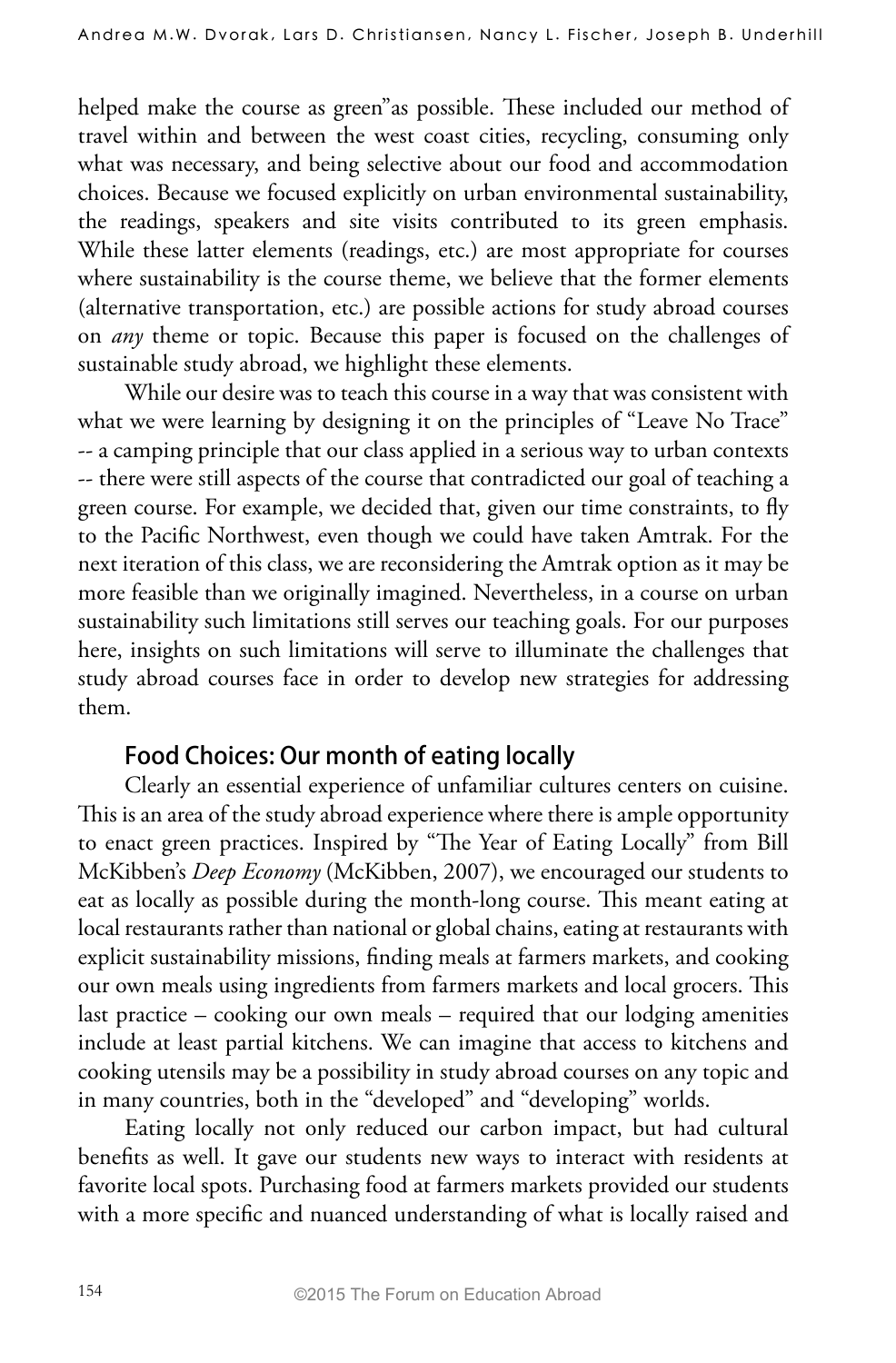who is producing that food. And, as McKibben points out, farmers markets provide the conditions for conversations to occur; they are public spaces that enhance social capital in ways that students can learn more about their host culture. Eating locally, particularly based on shopping at markets and grocers, felt more like a residential (as opposed to a tourist) experience. Our students, armed with their own re-usable canvas bags and refillable water bottles, blended in with locals. Here, a green practice also improves the chance for students to have strong cultural immersion experiences, which is equally relevant for courses in the arts, humanities, and even natural sciences. For example, given the centrality of both the kinds of food and methods of food preparation that are unique to a culture, having students create meals of the host culture are opportunities to advance understanding of a culture's art, history, agricultural systems, and the like, as well as providing opportunities to practice language use.

#### **Lodging: Density and green buildings**

One of the major limitations to green study abroad is typically the hospitality industry, known for its wasteful use of water for cleaning linens and towels (among other problematic practices). Instead of staying in hotels, we stayed in dorms at Portland State University (PSU) and UBC, and used that as an opportunity to discuss the environmental advantages of dense living arrangements. In Portland, we stayed at PSU's LEED-certified dorm, Epler Hall. The first LEED-certified building in all of Portland, Epler Hall is loaded with innovative features designed for energy efficiency that PSU's sustainability coordinator highlighted for us.

Intentionally green buildings are great lodging choices in a study-abroad context. But many places have no such designated buildings. Yet, homes that are energy efficient need not have the bells and whistles of contemporary green technology and architecture. We can imagine homes (say, where study abroad students are doing home stays) that are enacting green practices out of necessity and tradition. The recycling of water, use of grey water for multiple purposes, and efficient use of heat for both cooking and heating a home, are all practices that can be found in living quarters of many people throughout the world (such as the Maori, but also Denmark, Italy, and Germany) though they may not be identified as green per se. Even in courses where the emphasis is not explicitly environmental, it may still be useful to highlight cultural differences in water and energy consumption as an opportunity to discuss how this relates to differences in pricing systems (on gas, utilities, etc) and political systems (which regulate usage). The hope is that this will introduce students to cultivating a less wasteful lifestyle.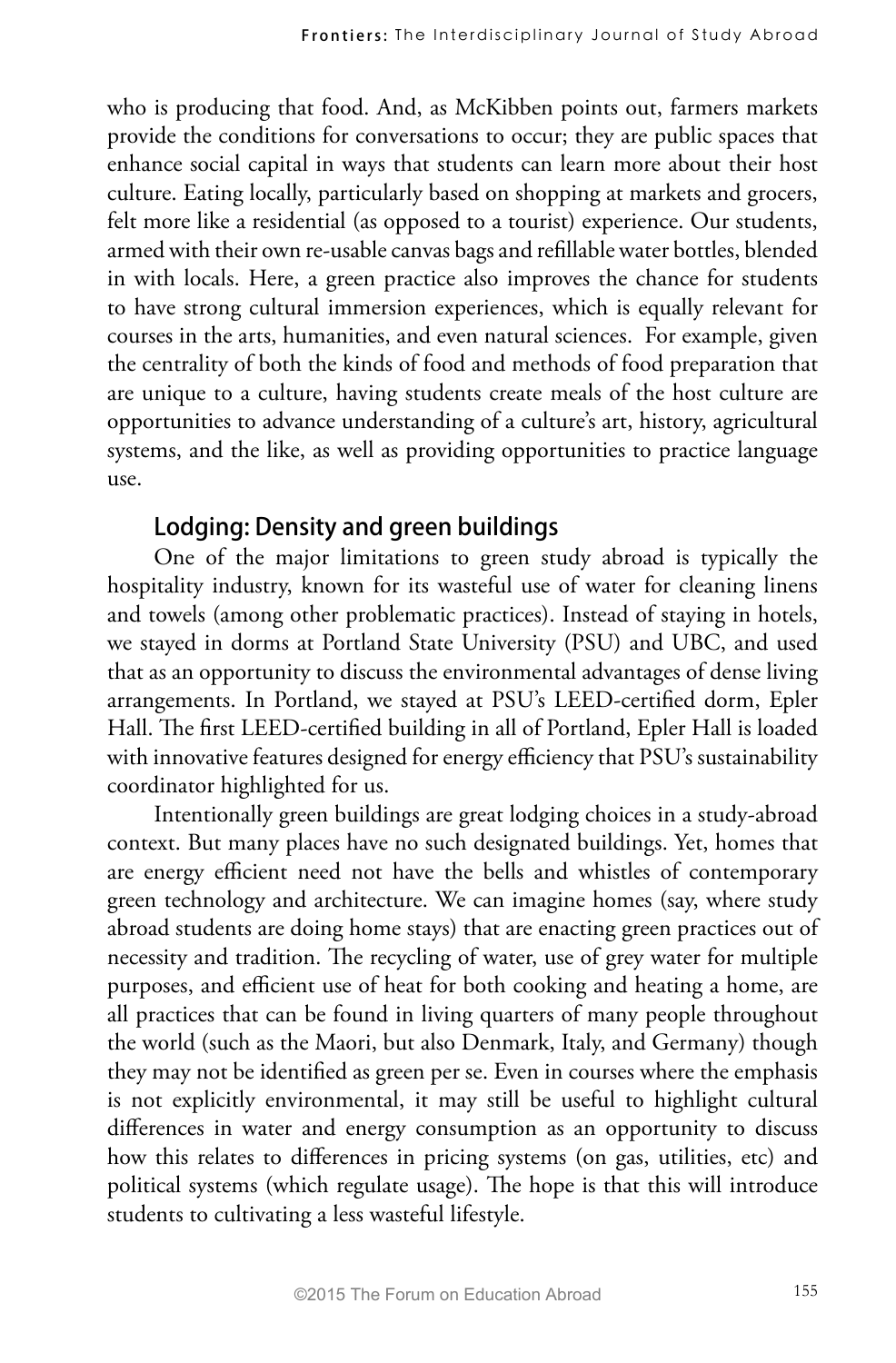#### **Transportation: The green choices model**

We found that the limits of green study abroad are found principally in the manner by which the group travels to its destination. In both iterations of the course, we chose to fly to and from the west coast. Our justification was primarily the issue of time. We believed that had time permitted, and if Amtrak's service were not so uneven and unpredictable (for political-economic reasons that we discussed in our course), we would have taken the train to get to Portland (and back to the Twin Cities). It takes over two days to travel from Minneapolis to Portland by train. We also justified air-travel on the basis that there are too few sleeper cars on Amtrak to accommodate group travel. Thus, we utilized air-travel, releasing enormous amounts of  $\mathrm{CO}_2$  (estimated at 850 pounds per person, or around 12,000 pounds total) through the burning of jet fuel.

One solution that some faculty and campus abroad programs are employing to address air travel and the  $\mathrm{CO}_2^{}$  that it releases is to purchase carbon offsets. This is a problematic idea for a host of reasons (discussed below). Another solution, one that our students developed, was to reduce their own energy consumption equivalent to the amount of  $\mathrm{CO}_2^{}$  produced in flying, once back at home. Indeed our students have made this commitment.

After the second run of our course, we believe that the best solution is to avoid air-travel altogether by taking Amtrak to the Western U.S. and Canada, and utilize time on the train to accomplish some of the pre-departure course discussions. Our course shows that there is a clear advantage for continentally based study abroad courses that at least provide the possibility of non-air flight transportation to destinations. When we discussed the problems of air travel with our students, they felt strongly that the longer time required on the train could still be used to good effect (for reading, writing, and even lecture and discussion) and would illustrate the purpose of the course from the opening moments. The problem of lack of sleeping cars would not be an issue, they have assured us, because Amtrak seats are long (compared to air or bus travel) and it is possible to sleep without a sleeper car.

For almost all study abroad courses – particularly those involving crossoceanic travel – the use of air travel seems unavoidable and alternatives seem inconceivable. But perhaps taking ships abroad can present opportunities that are overlooked because the option is rarely if ever considered. For example, those who teach history could make good use of the experience for referring to pre-twentieth century travel experiences and even highlight how time was experienced differently for people of the past. We can imagine other aesthetic and experiential opportunities with maritime travel as well. Still, it would take significantly longer to cross the ocean on a boat than plane, and consequently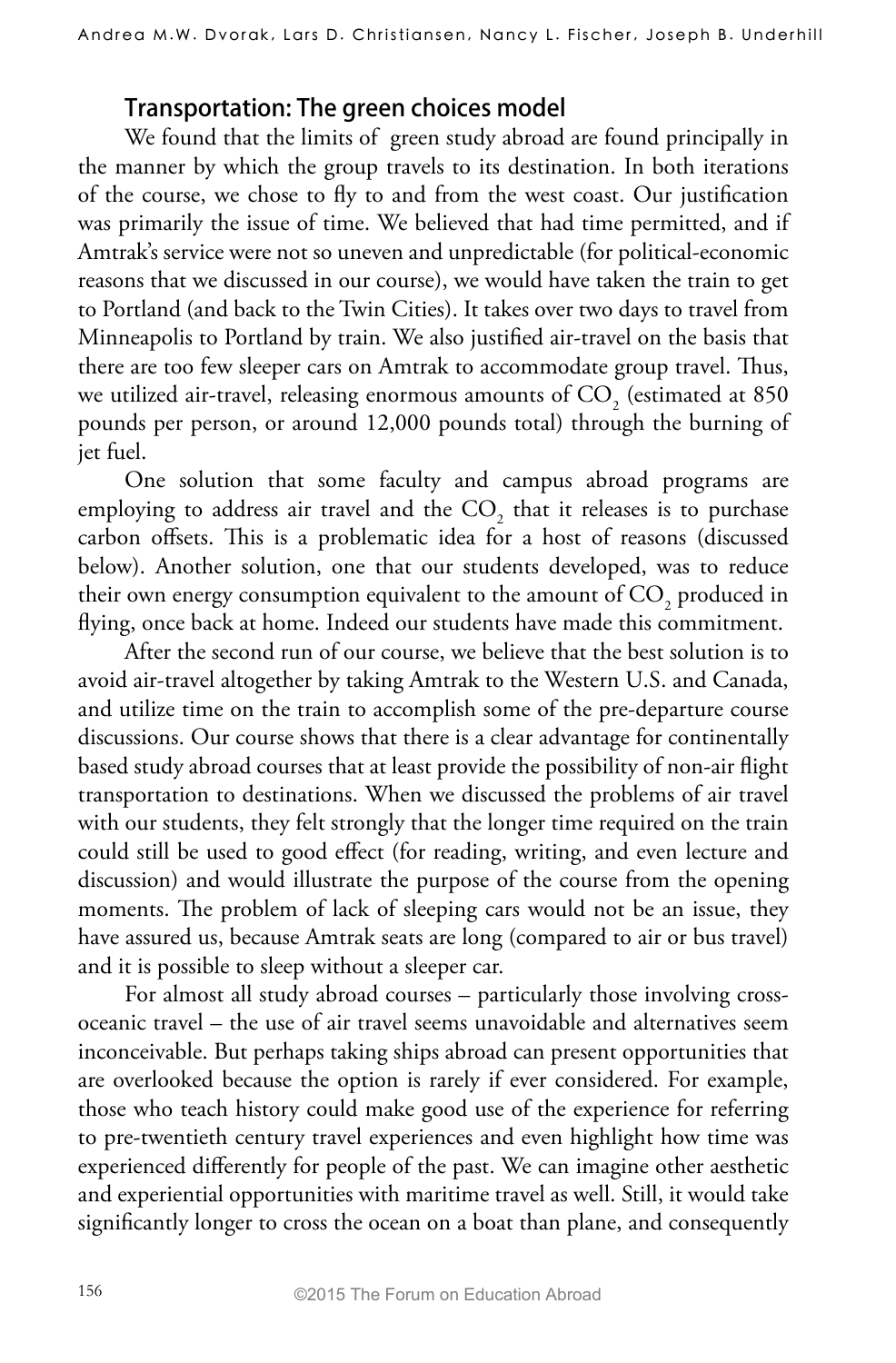such cross-oceanic travel would likely make the most sense for those courses that are longer in duration, such as a semester-abroad or a year abroad.

Obviously, the problem of air-travel is a serious challenge, if not *the* key challenge, that deserves creative thinking in terms of its justification for the other benefits that travel-abroad provides.

Often the transportation of students to sites in the field involves a van or tour bus. The use of a van or tour bus is, from an environmental standpoint, a mixed bag. On the upside, the tour bus is more fuel efficient per passenger than cars or taxis; in this way it is no different than taking a city bus. On the downside, there are three problems with the van/tour bus: First, they use fossil fuels, whereas some city bus systems have electric, hybrid or bio-diesel buses (Vancouver's bus system largely runs on hydroelectric power). Second, it creates a singularity of experience; this is especially the case when sitebased tour guides are hired to bring classes to various sites. Third, hired buses separate the group from the culture they could be experiencing and can limit their cultural interactions.

We gave our students choices of how to get around within both cities. Professor Fischer led students using mass-transit and walking, and Professor Christiansen led students using bicycles. We call this model the "green transportation choices" model because these methods of getting from point A to point B have the least impact on the environment. Multiple choices were crucial for students because they had different kinds of experiences based on how they got around, and because their multiple experiences of place translated into different lifestyle possibilities back home. Multiple choices also make study abroad programs like ours accessible to students with physical disabilities.

In "Sustainable Cities," we secured bicycles through local bicycle rental shops. This was a simple and easy process, though to be safe we reserved group rentals in advance. In many cities throughout the world the renting of bicycles is a viable option. Moreover, as bicycle sharing systems become popular, particularly in many French cities (with Paris's 20,000 bicycle Velib system being the largest in the world), the use of bicycles is an increasingly easy choice. For those relying on public transportation, we found obtaining daily or weekly passes simple and required no advanced planning. Our transportation decisions provided us with notable advantages. We sought to have as little polluting impact on the local environment as possible, and our hosts and guest speakers expressed their appreciation for our willingness to get around under our own or public power. This was also healthier and more active than the conventional practice of riding everywhere together in a van. Because food is fuel for bicycling and walking, our fuel came from locally based food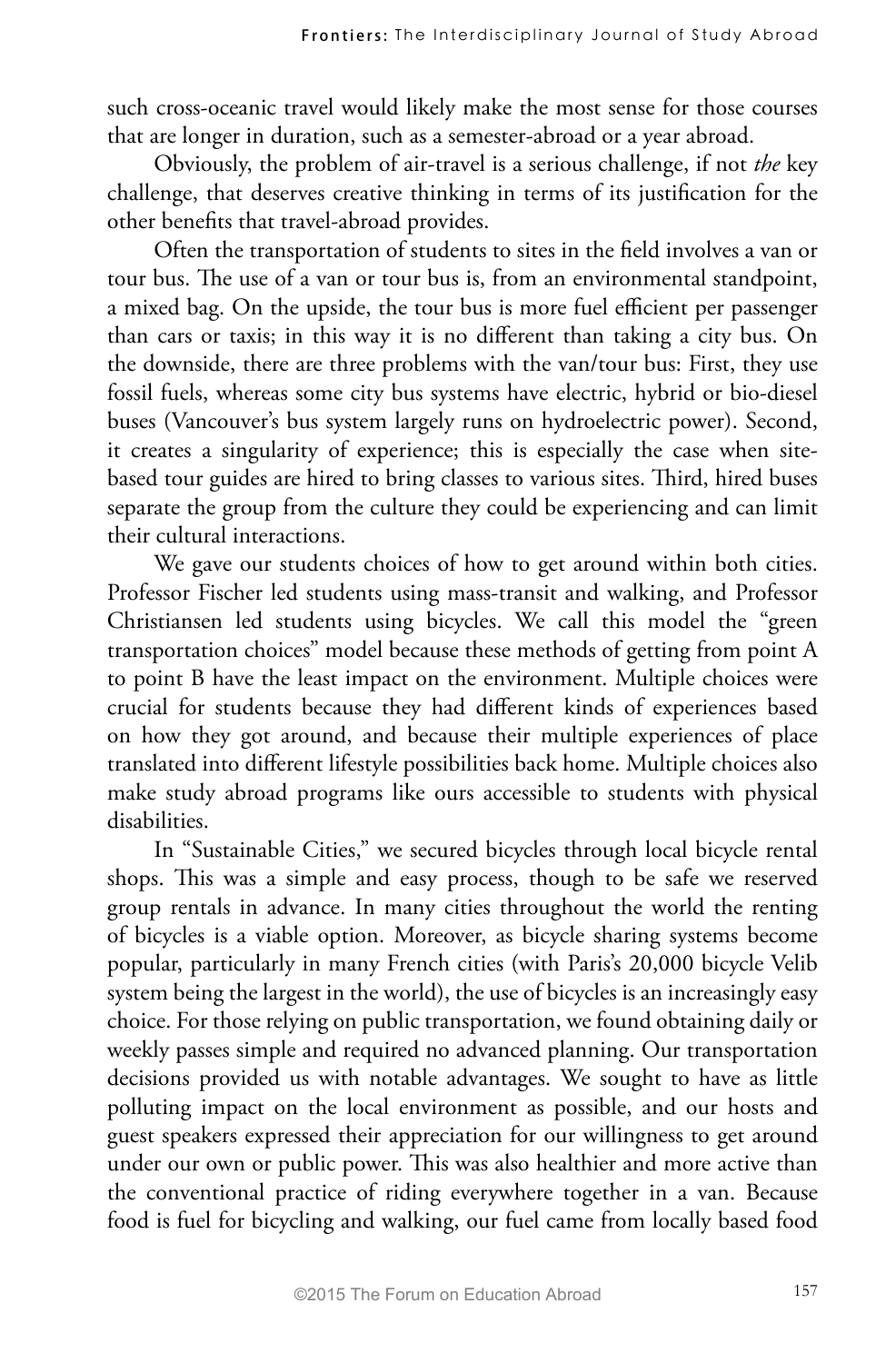producers and distributors, thereby allowing us to demonstrate to our students the interrelations between food, fuel, and transportation systems.

An unanticipated advantage of our green transportation choices model was the rapid development of a sense of confidence and independence among our students. This advantage cannot be understated. Our students experienced neighborhoods, parks, architecture, public spaces, (etc.) at the pace of bicycling, walking, and mass-transit, allowing them to interact more directly with people in those places. Bicycling, transit and walking allowed each of us to get to know each city much better and in more detail than we would within a car, van, or tour bus. Our students quickly became familiar with local transit schedules, street layouts, and neighborhoods. Their map reading skills improved as well. We would argue that these modes of transportation enhanced our students' observational powers. Moreover, it helped our students to be less dependent on us as "tour guides." Within 24-48 hours of arrival, students did not need to ask us how to get around; they knew they were expected to figure it out and that they were capable of doing it. This also meant that during free time, they took it upon themselves to organize their own excursions with their newfound local knowledge. In other types of abroad courses, transportation to the theater or music venues (for fine arts courses), or to sites of historic importance (for history courses), or to scientific laboratories (for science courses), and so forth, can be achieved with use of non-motorized, active transportation.

There are only two drawbacks to our "green transportation choices" model: First, relying on public transit and walking means that course participants must pack lightly, and use luggage that preferably has wheels. On our travel days, we found ourselves walking with luggage to public transit, and as such, the heavier the suitcase, the more physically challenging the transport. Second, the distance of our excursions was limited by public transit and the time and energy it would take to bicycle longer distances. Nevertheless, we found both of these limitations to be of so little trouble as to be practically insignificant.

#### **Enacting change at home**

Once the course was completed, our students embarked upon several action projects, some personal, others collective. Many of our students reported making changes in personal habits, primarily eating more local food and using means of transportation other than automobiles. More ambitious were collective actions. Three of the students worked with Augsburg faculty, administrators, and our food service provider to institutionalize composting at Augsburg. This took the full academic year following the course to accomplish, but they were successful. During the summer following the first iteration our course (2009), one of our students led a group of three other bicyclists on a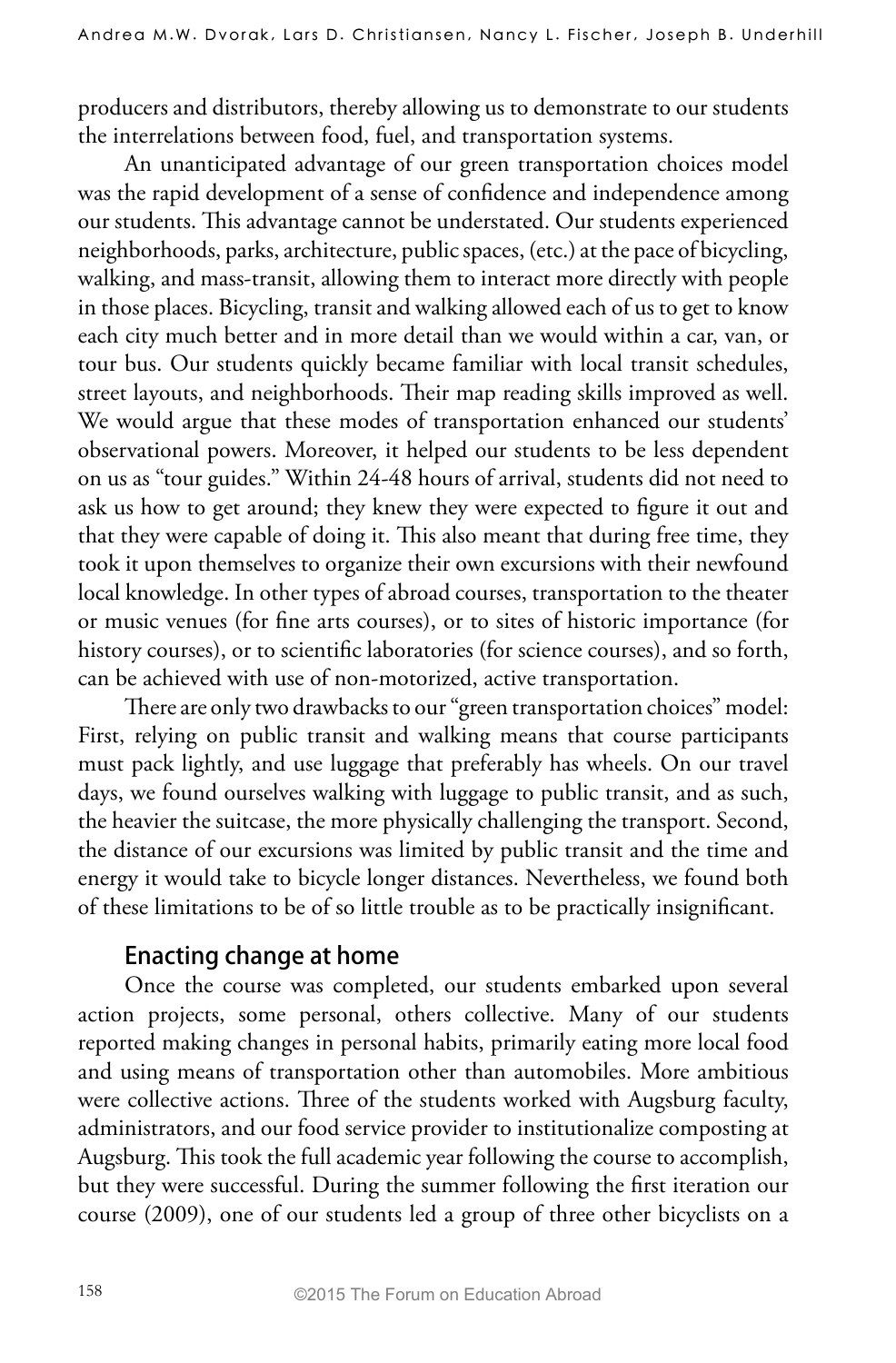highly publicized "reconnaissance mission" bicycle ride from Minneapolis to Portland. These "Pedalers for Progress" gained the support of local and federal policy makers, notably Senator Amy Klobuchar, to ride to Portland and meet with transportation policy advocates and policy makers there to share ideas and bring them back home. Finally, two of our students, with the support of other students as well as Augsburg faculty and administrators, organized a series of activities for the opening month of the 2009-2010 academic year called "Sustainability Awareness Month." This month was intended to help new (and returning) students to institutionalize new, green practices around campus. Our course, "Sustainable Cities in North America," was undoubtedly a causal factor in the conceptualization and execution of these various projects.

## **Strategies for International Educators, Faculty, and Higher Education**

Based on these two case studies, and our ongoing efforts in the areas of both campus sustainability and internationalizing the curriculum, we see a number of strategies emerging for three groups involved in these efforts: international educators and the field as a whole, faculty who lead study abroad courses, and higher education institutions.

## **Strategies for International Educators**

International educators understand that gaining cultural awareness should not destroy the environmental climate of that culture, and thus they must act within their own offices and field to make study abroad more sustainable. Study abroad staff should consider encouraging or requiring all students who study abroad to join the Green Passport Program (Green Passport Program, 2010) or a similar program designed to give students awareness of sustainability and tools to be greener while they are abroad. They should also discuss ways to reduce one's carbon footprint abroad with students, in advising sessions and marketing materials, and in orientation and re-entry events.

Study abroad offices should also assess the carbon costs of individual programs and publish that information clearly so students can compare programs they are considering – or include carbon offsets as part of fully transparent pricing for study abroad.

To further strengthen their green efforts, study abroad staff could also consider prioritizing study abroad in locations where the human and ecological impacts of climate change are most readily apparent, or where there are notably successful practices being enacted. For the former, several possibilities would include areas where alpine glaciers and cloud forests are threatened, and lowlying coastal regions like the Netherlands or Venice that are in danger from sea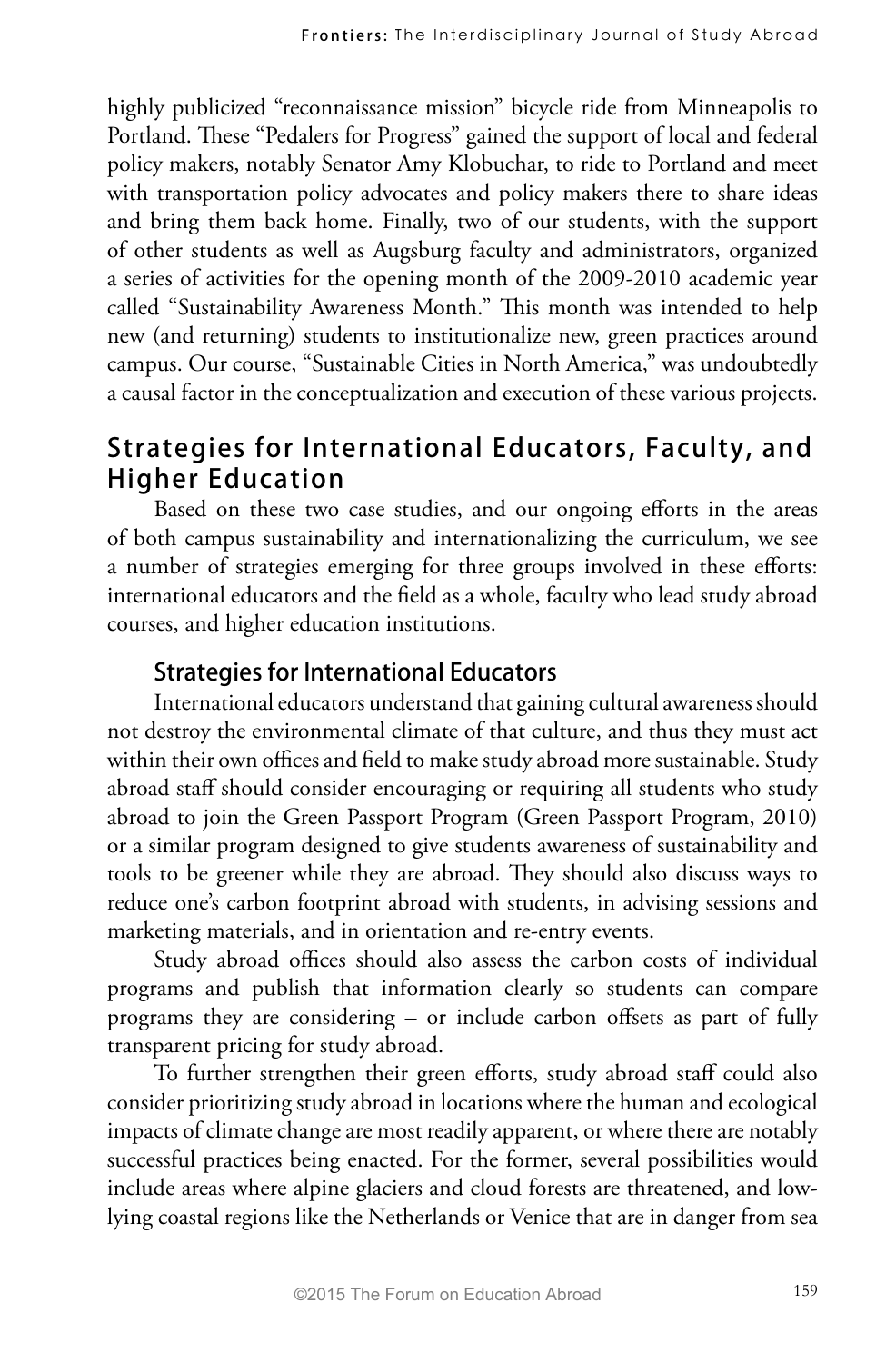level rise. For the latter, possibilities include locations that are the basis of our two case studies (above), as well as the cities of Curitiba, Brazil; Amsterdam, Netherlands; Copenhagen, Denmark; and Vauban, Germany (leading cities on various dimensions of sustainability practices). Even cities not quite as far along in developing sustainability and resilience policies are doing remarkable things (i.e., London, England).

A more ambitious idea would be to restrict access to study abroad programs that have too high a carbon cost or, perhaps more feasibly, involve environmental education in all study abroad programs, regardless of primary academic topic. This seems do-able since higher education professionals need not be sustainability experts in order to point out how other cultures' practices are less wasteful or how American's habits contribute to problems they observe abroad. Such a policy would raise difficult yet important questions about criteria for evaluating the necessity and educational value of particular locations as potential sites for study abroad.

Within the field of education abroad, there are several ideas that deserve serious consideration as a starting point in confronting the conundrums inherent in study abroad and climate change. First, the Forum on Education Abroad has incorporated environmental and social responsibility into its "Standards of Good Practice for Education Abroad," and NAFSA: Association of International Educators has endorsed a Special Interest Group on sustainability and is addressing this topic in a session at their annual conference in May 2011. These efforts should be robust, and other national and international organizations as well as third-party providers of study abroad should follow suit. Both the field and individual international offices must engage their staff and faculty in discussion about adopting similar standards for their programming.

As a step in this direction, we believe that a rigorous environmental rating and review of study abroad programs should become standard practice. More and more campuses are moving toward using the U.S. Green Building Council's Leadership in Energy and Environmental Design (LEED) criteria for building design. Likewise, with the growth of ecotourism, many international travel destinations are applying for and using various green certification systems, such as the Sustainable Tourism Eco-certification Program (STEP) developed by Sustainable Travel International (www.sustainabletravelinternational.org). A similar system for rating study abroad programs would help students choose programs with lower impact, and help raise awareness of best practices in study abroad offices.

Although full discussion of the meaning and usefulness of such a rating system is beyond the scope of this article, we suggest that such a system should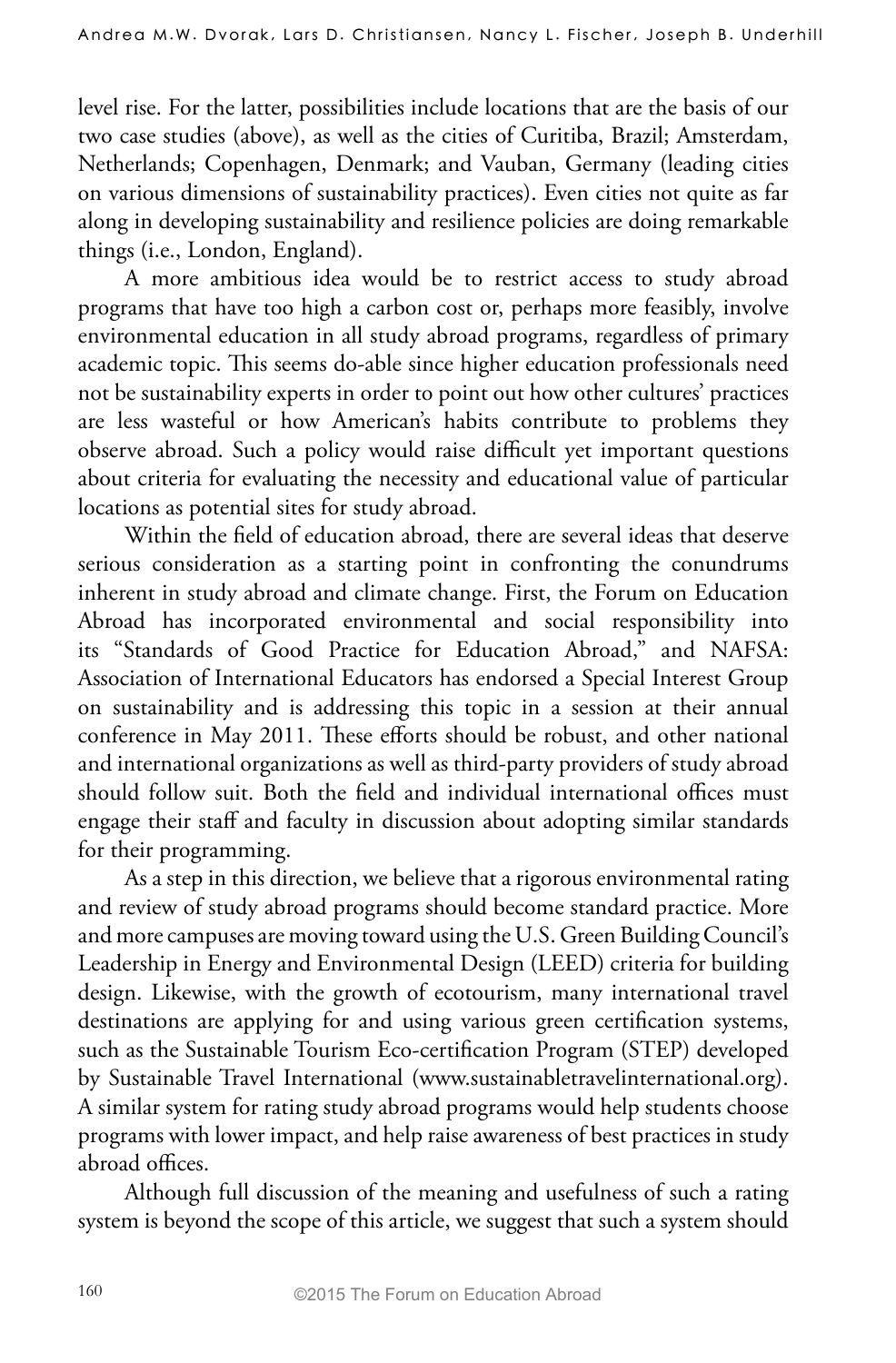consider a way for programs to get "green points" for various aspects of their planning, implementation, and follow-up. In the planning phase, criteria could include exploring destinations closer to home, potential for rail or boat travel where feasible, building in carbon offsets into the cost of the trip, institutional funding for environmentally-relevant research projects related to study abroad (as done by Middlebury College), and pre-departure briefings for students on the carbon footprint of the trip. During the program itself, study abroad experiences could be rated based on students' choice of transportation in country, amount of travel at the destination itself, choice of housing, meals, and other carbon-intensive activities (such as, say, skiing at the indoor ski slope in Dubai, as intriguing as that possibility might be). Choice of destinations and sites with particular relevance to the discussion of climate change (from a wind farm in Germany to a geothermal power plant in New Zealand to coastal areas of India threatened by rising sea levels) would likewise increase the green rating for the program. Courses, regardless of discipline, could, with a little imagination and creativity, include specific environmental or climatechange assignments (for example, a medieval history course could include an assignment comparing the carbon footprint of a medieval person and a modern day person. An English course could include reflective essays on the impact of climate change on the region visited). Post-program criteria could include factors such as on-campus presentations on the lessons learned for local and campus practices and ongoing program revision to pursue increasingly green practices. With such a system in place, study abroad staff and faculty alike could work on maximizing both the education potential and eco-rating for the trip.

Second, individuals in the field should be encouraged to design and carry out studies on how students' attitudes toward climate change and energy consumption change as a result of their study abroad experience. Work must also be done to measure and compare the impact of study abroad experiences with their carbon emission costs. By gathering and analyzing this data, we can strategically work to make the partnership between internationalization and sustainability more effective.

Third, education abroad professionals need to begin a meaningful dialogue on this issue within the field as a whole, so that policies to green study abroad are supported by the providers with which we collaborate. Without a willingness to think creatively about transportation, food choices, and energy use, a program designed in a green way by faculty and staff on campus cannot be executed that way on site. While the potential challenges for providers are abundant (higher program costs, local infrastructure that doesn't support green choices, etc.), there is hope. As students become more aware of the growing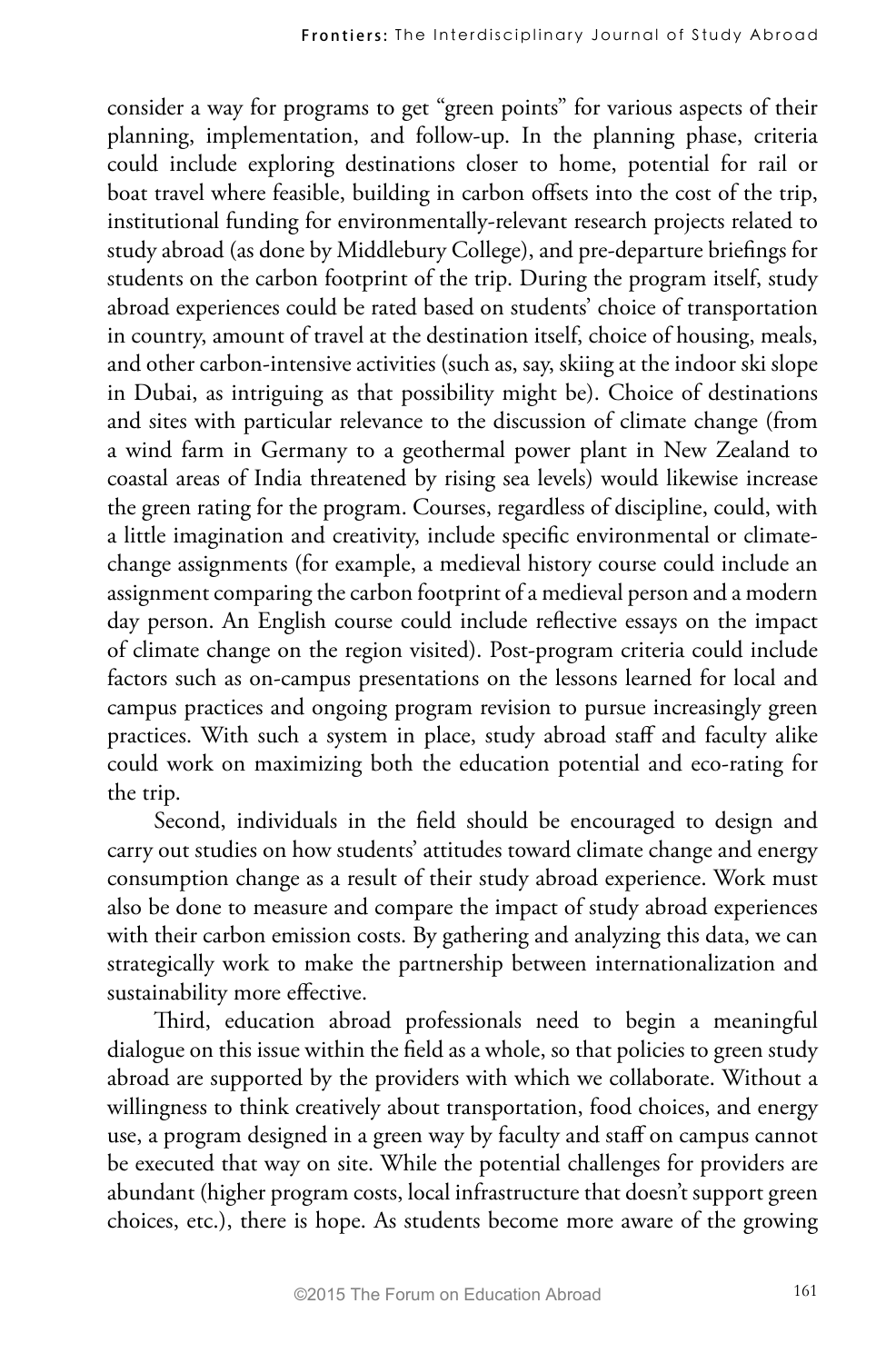climate crisis, and as education abroad professionals see the importance of the partnership we suggest in this paper, providers will find a way (either within their current business models or by creating new models) to meet their clients' needs.

Some of these ideas may seem like significant deviations from conventional practices. Movements toward enacting them could call into question campus political structures and decades of established policy, will likely raise further collateral ethical conundrums, and could have financial implications that are difficult to resolve in this time of tightening budgets. But, as we have illustrated, international educators cannot continue to ignore or minimize the impact climate change is already having upon their field.

#### **Strategies for Faculty**

As the group with the closest contact with students, college and university faculty have a great deal of influence over students' academic work and potentially, in shaping a study abroad experience that inspires students to change. Faculty leading study abroad programs have the opportunity to lead discussions about the environmental impact of their courses, and how to address them. The purchase of carbon offsets is the easiest method by which faculty and their students may account for the carbon impact of their courses, and how offsets can best be used can produced informative discussions. Students can be given the responsibility of deciding which carbon offset projects should be supported for their program, which gives them a chance to fund programs they had first-hand exposure to, and emphasizes the importance of integrated projects that address not only carbon emissions and climate change, but how these issues interact with other issues such as social justice and biodiversity.

Yet we believe that offsets have drawbacks that are worthy of attention, the primary two problems being: This solution doesn't discourage energy consumption; and this solution essentially allows faculty and students to "buy" their capacity to pollute. Instead, we favor solutions where faculty encourage students to consider lifestyle changes that can prompt more sustainable choices in residential living, transportation choices, waste management, and so forth, after the travel experience is over and the class has ended. We have observed that many students returning from experiences in countries with dramatically lower levels of material wealth were changed by their experience, and had a strong desire to work toward ameliorating those conditions. Direct experience of a problem seems to motivate students to learn more about the problem and attempts to help address it. Directing this inspired energy toward sustainable choices in the future is one place where faculty can have impact.

Faculty should also consider their role on campus as it relates to study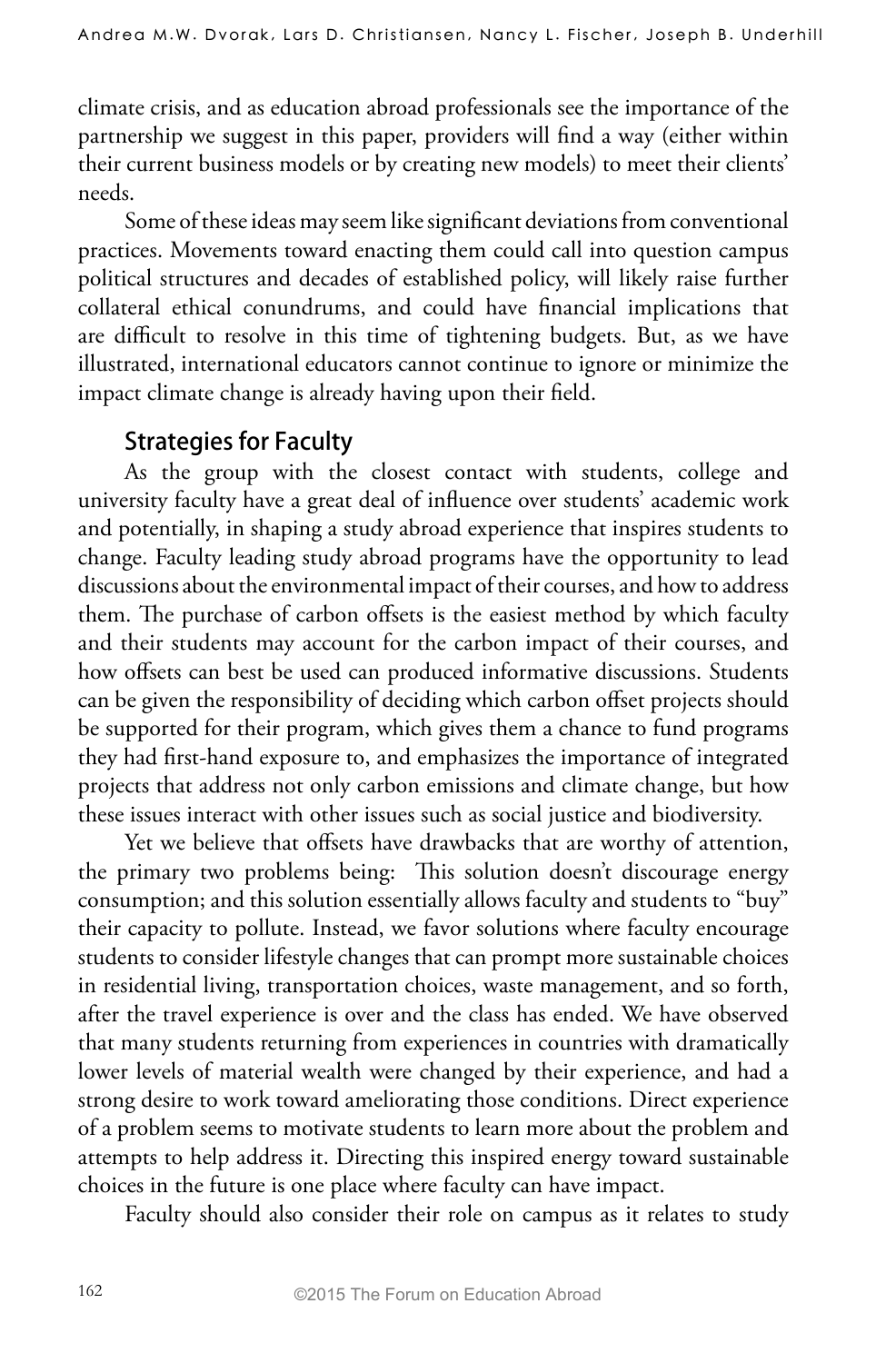abroad and internationalization. They may have significant power within the college to suggest sustainable changes to internationalization efforts. Faculty who lead programs also have the opportunity to educate staff in international offices about these issues and propose/lead study abroad programs that are sustainable. Finally, faculty can influence their students in choosing sustainable semester or yearlong program options.

#### **Strategies for Higher Education**

Higher education institutions can use their position within their immediate communities, and within the larger organizational field of higher education, to take steps toward sustainability. Colleges and universities can leverage their economic power by purchasing greener alternatives to the myriad things colleges use like fertilizer, light bulbs, and paper plates. In addition, by joining national sustainability efforts like the Presidents Climate Commitment or University Leaders for a Sustainable Future, they can bring together other administrators and leaders in higher education to participate in these efforts and use the clout of their institutions to support local, regional, or national causes and affect wider change. College and university campuses can offset campus carbon emissions by establishing carbon reserves where trees could be planted and managed or engaging in local community efforts to create carbon sinks and/or generate clean, renewable energy. The type of project depends on the institutions' location, size, and economic situation; some urban campuses (like ours) are better suited to community partnerships, while others with more available real estate nearby can host a carbon reserve or wind farm. These kinds of projects offer educational opportunities for students, as well as create opportunities for partnership with the community and local businesses.

Institutions of higher education can initiate discussions around possible policy shifts around sustainable campuses and sustainable international education, particularly if there isn't strong drive in this direction from within the international office, among faculty who lead study abroad, or among students on their campus. At our institution, for example, student activists have been a driving force for change around sustainability, but other institutions may have other power centers.

In addition, colleges and universities can advocate for a nationwide partnership among green technology research projects at colleges & universities to solve carbon problems. These efforts can highlight individual college's research and technology projects, attracting good press and possibly funding. These projects have an added benefit of being an 'in house' solution to problems of carbon emissions on campus, including study abroad programs. Also, colleges and universities can advocate on a federal, state and local level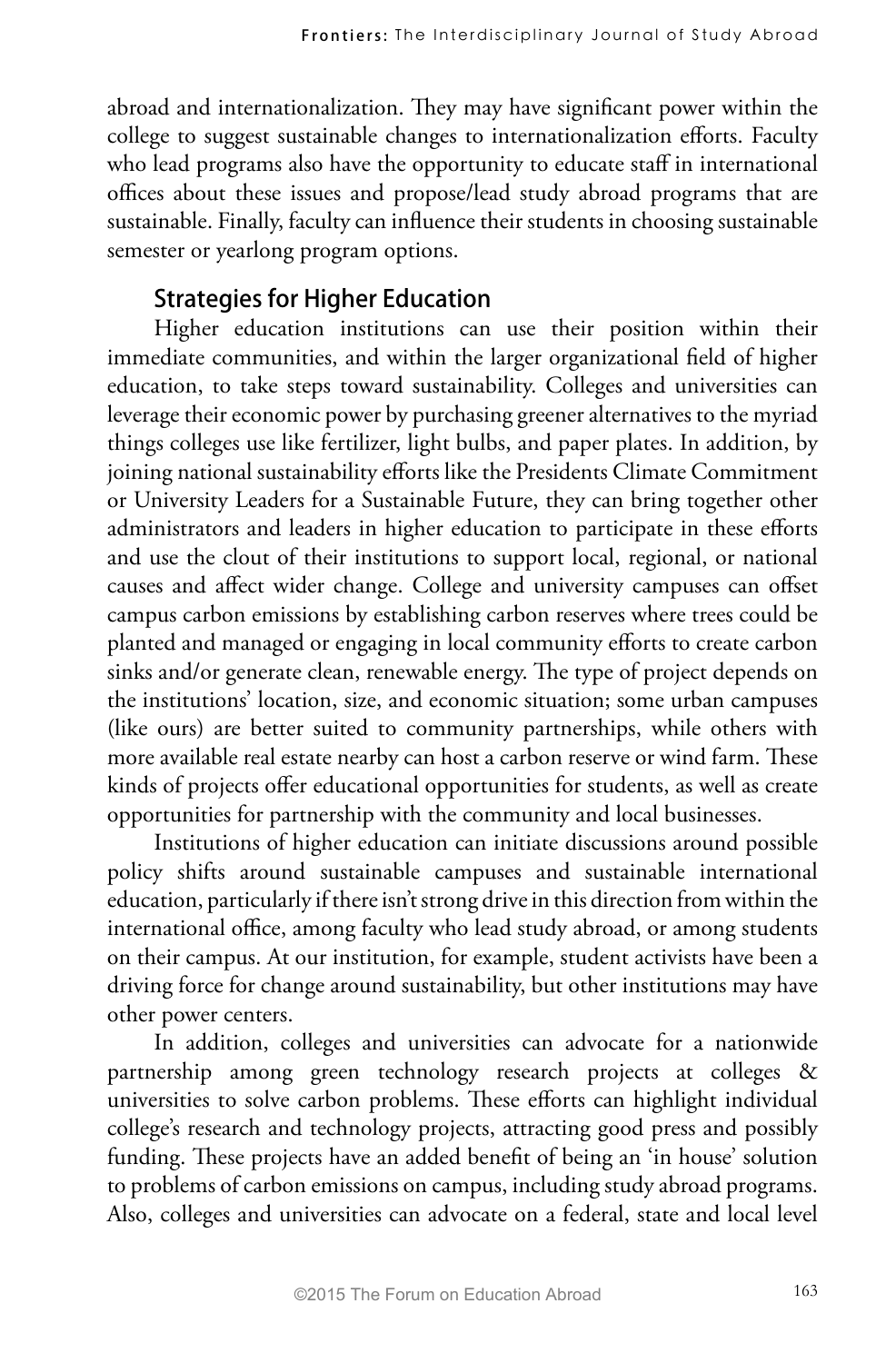to create policies that reflect the real cost of carbon emissions, either a tax, or removing subsidies, or cap and trade systems.

At some point in the future, when our national and global societies have transitioned to post-carbon economies and developed new ways to fuel international travel, perhaps the issue raised in this paper – the apparent contraction between study abroad and environmental sustainability – will be irrelevant. But in the meantime, with the specter of widespread climatic disasters already upon us, study abroad professionals, faculty, and higher education have to think very carefully about how, where, and why we study abroad. We argue that we must do everything we can to reduce our carbon footprint while still providing students with the extraordinary learning they can only get from directly experiencing the world. Study abroad and sustainability indeed have a necessary partnership.

## **Acknowledgments**

The authors thank the Editors, reviewers, and Professor John Harkness for critical insights and suggestions for improving the paper. The "Sustainable Cities in North America" course was supported with a Understanding Canada -- Canadian Studies Program Faculty Enrichment Grant provided by the Government of Canada/avec l'appui du gouvernement du Canada.

## **Notes**

<sup>1</sup> Interview with Dr. Howard Laren, Senior Operator-Climate Change, Ministry for the Environment, May 18, 2009, Wellington, NZ. See also http://www.mfe.govt.nz/issues/climate/about/impacts.html 2 Presentation and interview with Cath Wallace, University of Victoria, Wellington, NZ, May 15, 2009.

# **References**

- Association of University Leaders for a Sustainable Future. 2008. *Tallories Declaration*. http://www.ulsf.org/talloires declaration.html. Accessed February 20, 2010.
- Bowers, C. A. 1997. *The Culture of Denial: Why the Environmental Movement Needs a Strategy for Reforming Universities and Public Schools*. Albany, N.Y.: SUNY Press.
- Creighton, Sarah. 1998. *Greening the Ivory Tower: Improving the Environmental Track Record of Universities, Colleges, and other Institutions.* Cambridge, MA: MIT Press.

Dewey, John. 1938. *Experience and Education*. New York: Touchstone. Durie, Mason. 1998. *Te Mana, Te Kawanatanga: The Politics of Maori Self-*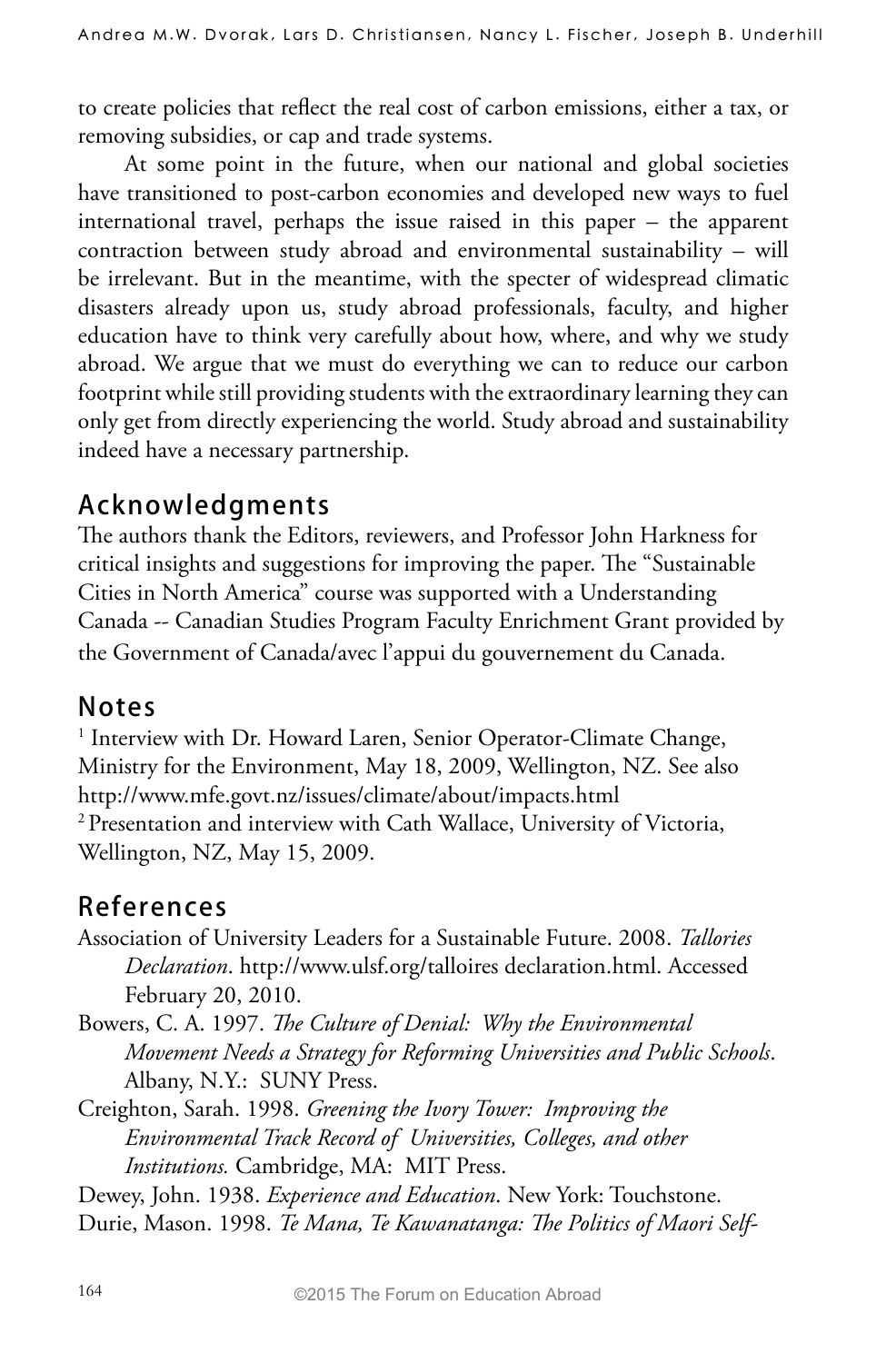*Determination.* Oxford University Press.

- Green Passport Program. 2010. http://www.greenpassport.us/. Accessed February 21, 2010.
- Gruenewald, David. 2008. "The Best of Both Worlds: A Critical Pedagogy of Place." *Environmental Education Research*. Vol. 14, No. 3, 308–324.
- Hanson, James, Makiko Sato, Pushker Kharecha, David Beerling, Robert Berner,
- Valerie Masson-Delmotte, Mark Pagani, Maureen Raymo, Dana L. Royer, and James C. Zachos. 2008. "Target Atmospheric  $\mathrm{CO}_2$ : Where Should Humanity Aim?" http://arxiv.org/ftp/arxiv/papers/0804/0804.1126.pdf. Accessed February 19, 2010.
- Keniry, Julian. 1995. *Ecodemia: Campus Environmental Stewardship at the Turn of the 21st Century.* Washington, D.C.: National Wildlife Federation.
- McKibben, Bill. 2007. *Deep Economy: The Wealth of Communities and the Durable Future.* New York: Henry Holt and Company.
- Mumford, Lewis. 1934. *Technics and Civilization*. New York: Harcourt Press.
- NAFSA: Association of International Educators. 1998-2009. *Reports on Campus Internationalization*. Resource Library. http://www.nafsa.org/ knowledge\_community\_network.sec/international\_education\_4/chief\_ international\_education/practice\_resources\_14/internationalizing\_the/ ace internationalization/. Accessed February 20, 2010.
- Pollan, Michael. 2006. *The Omnivore's Dilemma: A Natural History of Four Meals.* New York: The Penguin Press HC.
- Presidents' Climate Commitment. 2007-2009. *Text of the American College & University Presidents' Climate Commitment*. http://www. presidentsclimatecommitment.org/about/commitment. Accessed February 19, 2010.
- Singer, Peter. 2004. *One World: The Ethics of Globalization*. 2nd Ed. New Haven, CT: Yale University Press.
- Sobel, D. 1996. *Beyond Ecophobia: Reclaiming the Heart in Nature Education*. Great Barrington, MA: The Orion Society and The Myrin Institute
- Society for College and University Planning. 2009. *Campus Sustainability Planning Network*. http://www.campussustainability.info/.
- TerraPass. http://www.terrapass.com. Accessed February 19, 2010.
- The Forum on Education Abroad. 2009. *Draft of Environmental and Social Responsibility Additions to the Standards of Good Practice*. http://www. forumea.org/documents/StandardsDraftRevisionsEnvir-SocRespons.pdf. Accessed February 20, 2010.